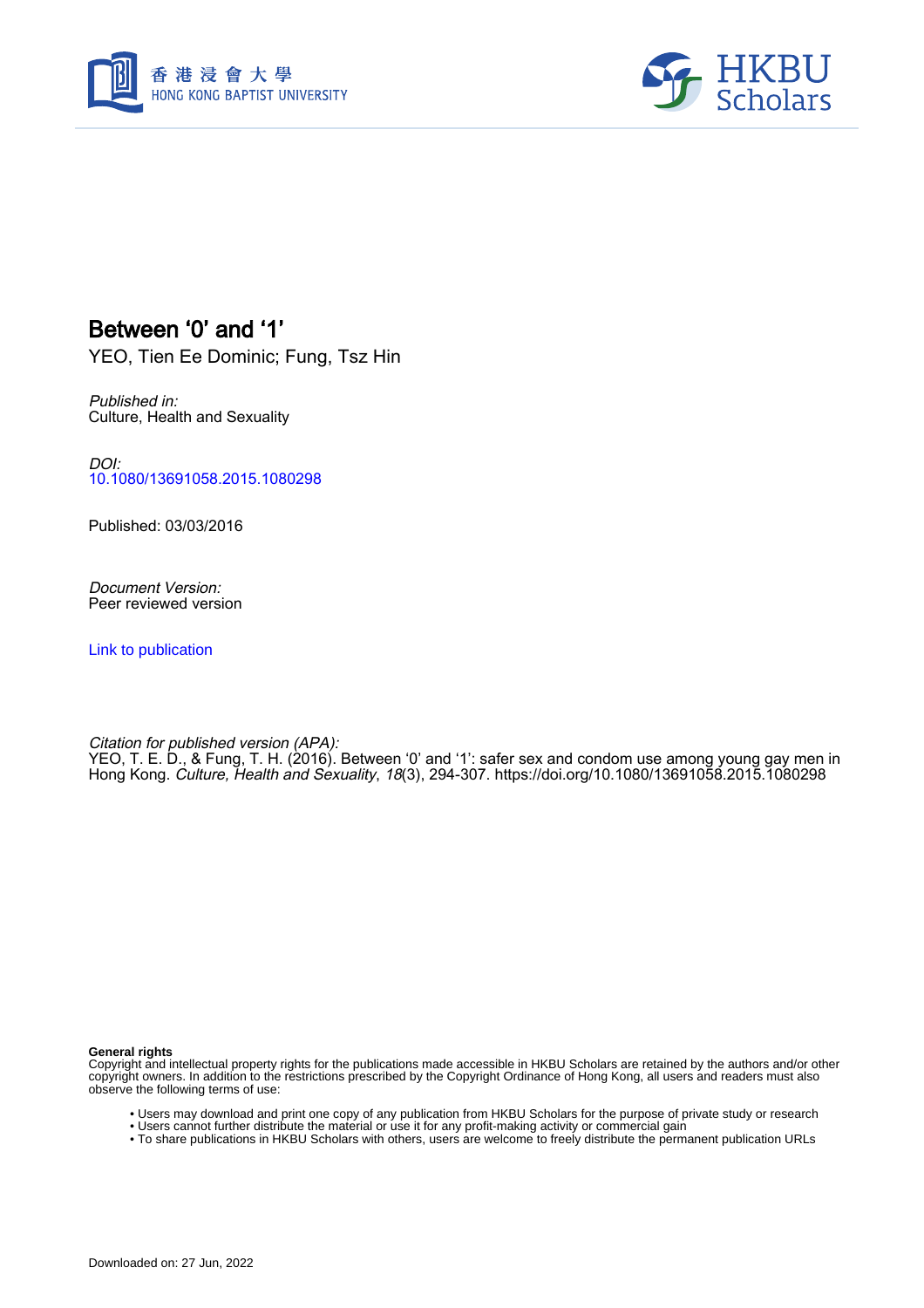#### To cite:

Yeo, T. E. D. & Fung, T. H. (2016). Between '0' and '1': Safer sex and condom use among young gay men in *Culture, Health & Sexuality,* 294-307. http://dx.doi.org/10.1080/13691058.2015.1080298

# **Between '0' and '1': Safer sex and condom use among young gay men in Hong Kong**

Young men who have sex with men are becoming the most at-risk subgroup for HIV incidence in Hong Kong. To understand how young gay men in Hong Kong interpret and implement safer sex and condom use, focus group discussions and individual in-depth interviews were held. The 74 participants were nearly all ethnic Chinese gay men aged between 18 and 25 years. Findings indicate that the challenge for health intervention lies in young gay mean's inconsistent condom use despite their high level of HIV/AIDS knowledge. Participants described using condoms, testing for HIV, and abstaining from anal sex as measures undertaken to prevent HIV infection. However, sociocultural norms and expectations pertaining to '0' (docile, bottom) and '1' (assertive, top) roles and trust between partners complicate the effective and consistent implementation of those risk-reduction measures. Influenced by heteronormative and romantic beliefs, sexual behaviours such as condomless anal sex and internal ejaculation hold symbolic meanings—exclusivity, commitment, intimacy, possession—for young gay men in Hong Kong, which override health concerns. These findings support more empowermentdriven HIV programming for young gay men.

Keywords: gay youths; HIV prevention; condom use; Hong Kong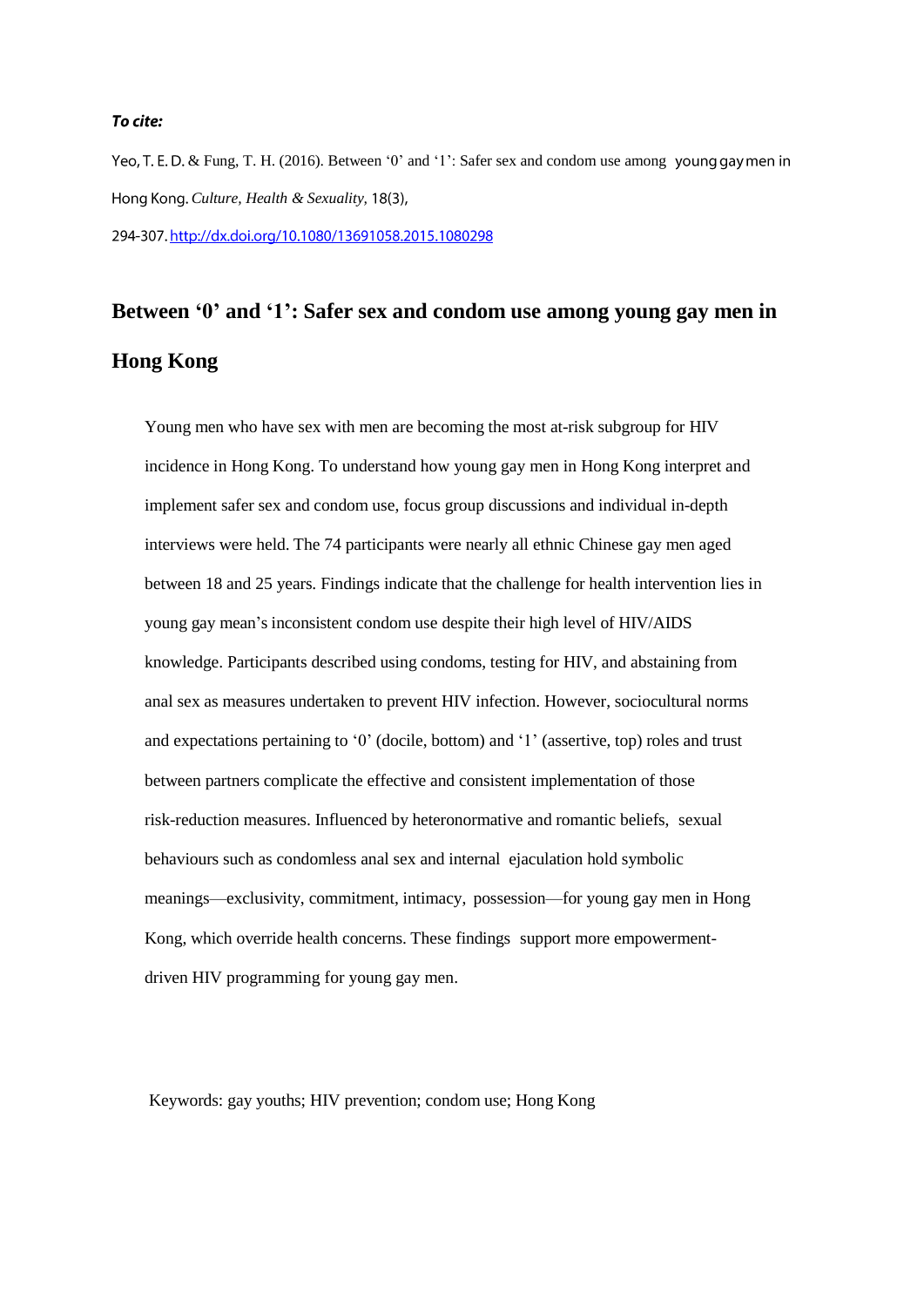#### **Introduction**

Although youthfulness has long been identified as 'one of the strongest and most consistent correlates of sexual risk-taking' among men who have sex with men (Stall et al. 1992, 682), little research has been conducted on the needs and attitudes under- lying the sexual health of young gay men in Hong Kong. This gap in our knowledge is glaring given that young men who have sex with men are becoming the most at-risk subgroup for HIV infection in Hong Kong. Data obtained from Hong Kong's Department of Health indicate that newly reported HIV infections among men aged 25 years or younger in 2014 included 117 cases attributed to sex between men and only 3 cases attributed to heterosexual sex. Not only is the gulf in new HIV infections between gay/ bisexual and heterosexual youth widening, but gay/bisexual young men also account for a growing share of new HIV infections among men who have sex with men. In 2014, 31% of newly reported HIV infections among men who have sex with men occurred in those aged 25 years or younger – a 10% increase on the previous year.

Prior studies of men who have sex with men in Hong Kong have identified factors including the experience of coming out, attitudes to condom use (Wong and Tang 2004b), perceptions of a partner's STI/HIV status and the availability of condoms(Lau et al. 2004) as correlates of consistent condom use. Empirical evidence indicates that condoms are less consistently used with regular partners and those with whom one has an emotional relationship (Cai and Lau 2014; Department of Health 2014). Given that the focus of previous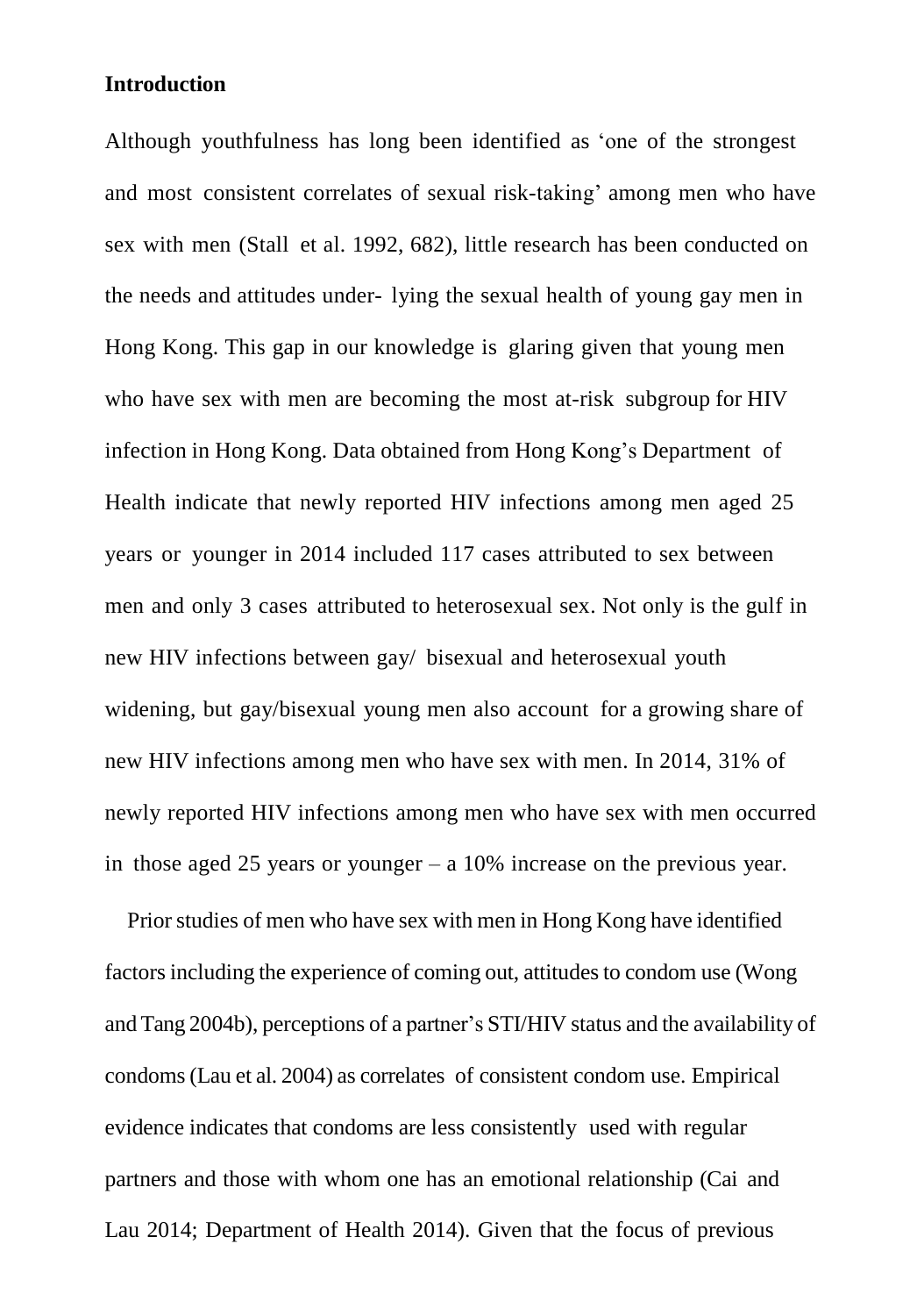studies has been on men who have sex with men in general, extant research offers a limited picture of the particular challenges faced by young gay men in Hong Kong in practising safer sex. Except for one study that explores the lives of sexual minority youths in Hong Kong (Wong 2012) and another on young gay/bisexual men's experiences with a specific HIV intervention programme (Kwok 2010), little is known about the sociocultural contexts affecting sexual risk and protective behaviours among young gay men in the city.

Research elsewhere has highlighted the special vulnerabilities of gay and bisexual men at the stage of emerging adulthood. Besides the lack of safersex norms, young gay men's relative inexperience and poor sexual communication skills, including avoiding the topic altogether, render them vulnerable when negotiating condom use (Molitor, Facer, and Ruiz 1999). In recent studies, romance has emerged as a major factor in young gay men's safersex practices.While the desire to expresstrust and love to a partner may entail the abandonment of condoms (Eisenberg et al. 2011; Greene et al. 2014), futureoriented ideals, such as the prospects of developing a long-term relationship, are associated with higher rates of condom use (Bauermeister et al. 2012; Newcomb et al. 2014). Given that sociocultural contexts interact with interpersonal and intrapersonal variables in shaping sexual practices (Chakrapani et al. 2013), specific research is warranted to understand whether and how those factors identified elsewhere apply to young gay men in Hong Kong.

The challenges confronting young gay men in Hong Kong in the process of developing their sexual identity include social stigma against homosexuality,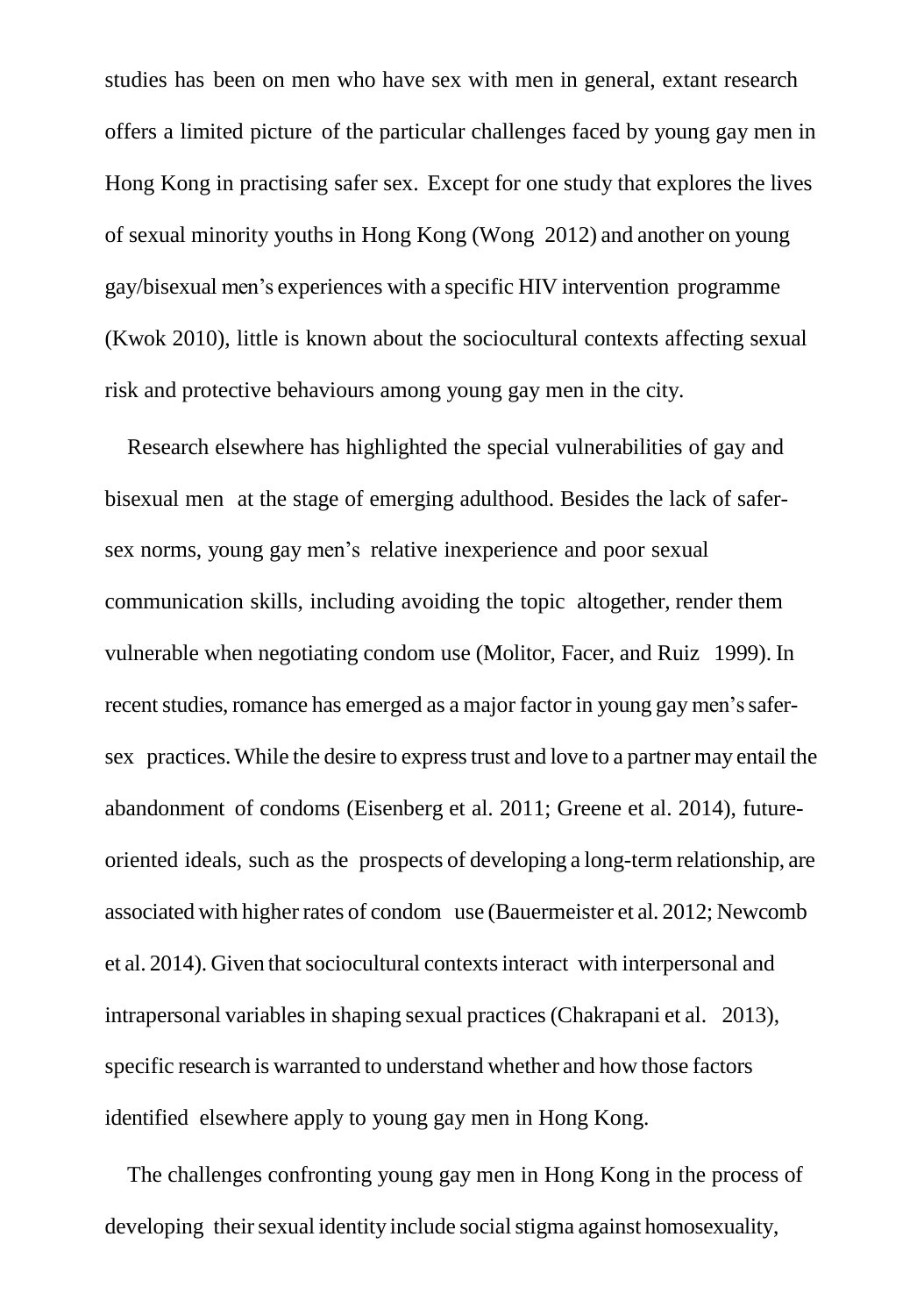cultural and religious values and lack of socialising spaces (Kwok 2010). Previous research has criticised the distorted, pathologising and voyeuristic representations of gay people in local mainstream media and films (Chou 1995; Wong 2005). Family values, whether framed as a Confucian doctrine (Wong and Tang 2004a) or as a disciplinary tactic by the former colonial government (Kong 2011), have been highlighted as constituting an ideology that Hong Kong gay men have to struggle with when coming to terms with their sexuality. Moreover, avoidance of reference to same-sex relationships in sex education (Kwok 2010; Wong 2012) and the prejudicial attitudes exhibited by some school counsellors (Kwok, Winter, and Yuen 2012) are not conducive to supporting the development of identity by same-sex attracted youths. Silence and discrimination at the societal level contribute to the cultural taboo surrounding homosexuality in Hong Kong, posing obstacles to young gay men's efforts towards sexual wellbeing.

Paying attention to the values, norms and practices of young gay men in Hong Kong can provide insights into the continued rise of new HIV infections among this population despite concerted intervention efforts. Risk perceptions and behaviours are influenced by context, social interactions and group norms (Rhodes 1997). People often negotiate a plurality of objectives for sex during their sexual encounters, which may or may not be at odds with each other (Bloor 1995). For instance, the expression of love to a romantic partner through condomless sex may trump the pursuit of health (Flowers et al. 2002). There is merit, therefore, in recognising that risk is socially organised and that social forces contribute to selective attention to risk (Douglas and Wildavsky 1982).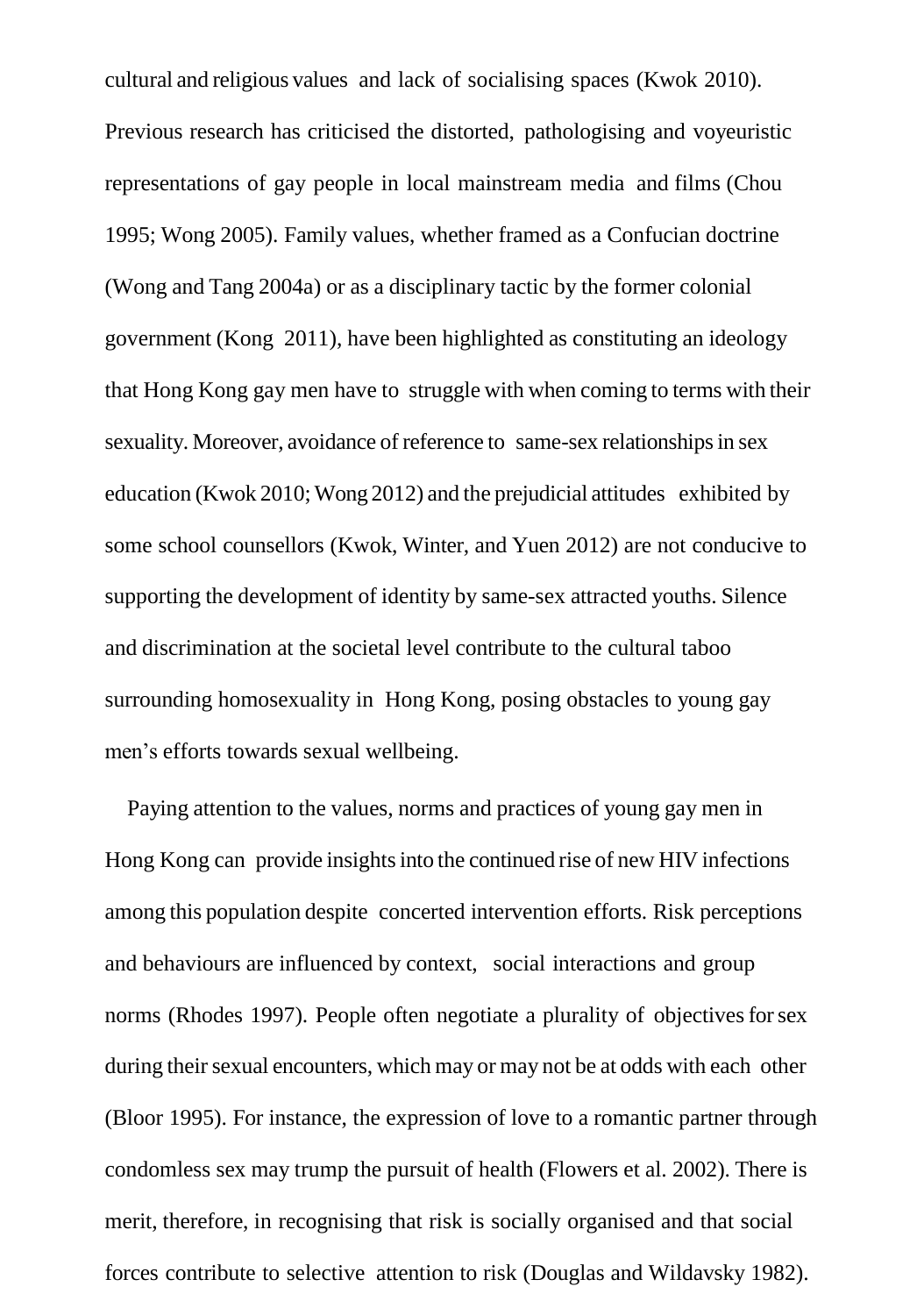In this study, Hong Kong gay youth sexual experiences are examined through a cultural lens to understand why they might engage in sexual practices that are deemed risky by prevailing scientific discourse.

#### *Methods*

This study is part of a research project supported by the research Grants Council, university Grants Committee, Hong Kong to investigate the sexual socialisation of Hong Kong young gay men, and the implications for HIV intervention. Ethical approval was obtained from Hong Kong Baptist university's Committee on the use of Human and Animal Subjects in Teaching and research.

The data for this study were collected through 30 individual in-depth interviews and 8 focus-group discussions (each group comprised 5 to 6 participants) conducted between February and May 2014. Eligibility for participation included being a man aged 18–25, who has engaged in homosexual sexual activity and has been living in Hong Kong during the previous six months. The 74 participants were recruited through gay mobile apps (38%), a popular gay online forum (36%) and word-of-mouth referral (26%). Table 1 indicates participant demographics.

The focus-group discussions and interviews proceeded in a semi-structured format in that a set of preliminary questions, which encompassed key topical areas, was posed at each session, along with questionsthat followed up on participants' responses. Focus-group discussions were geared towards eliciting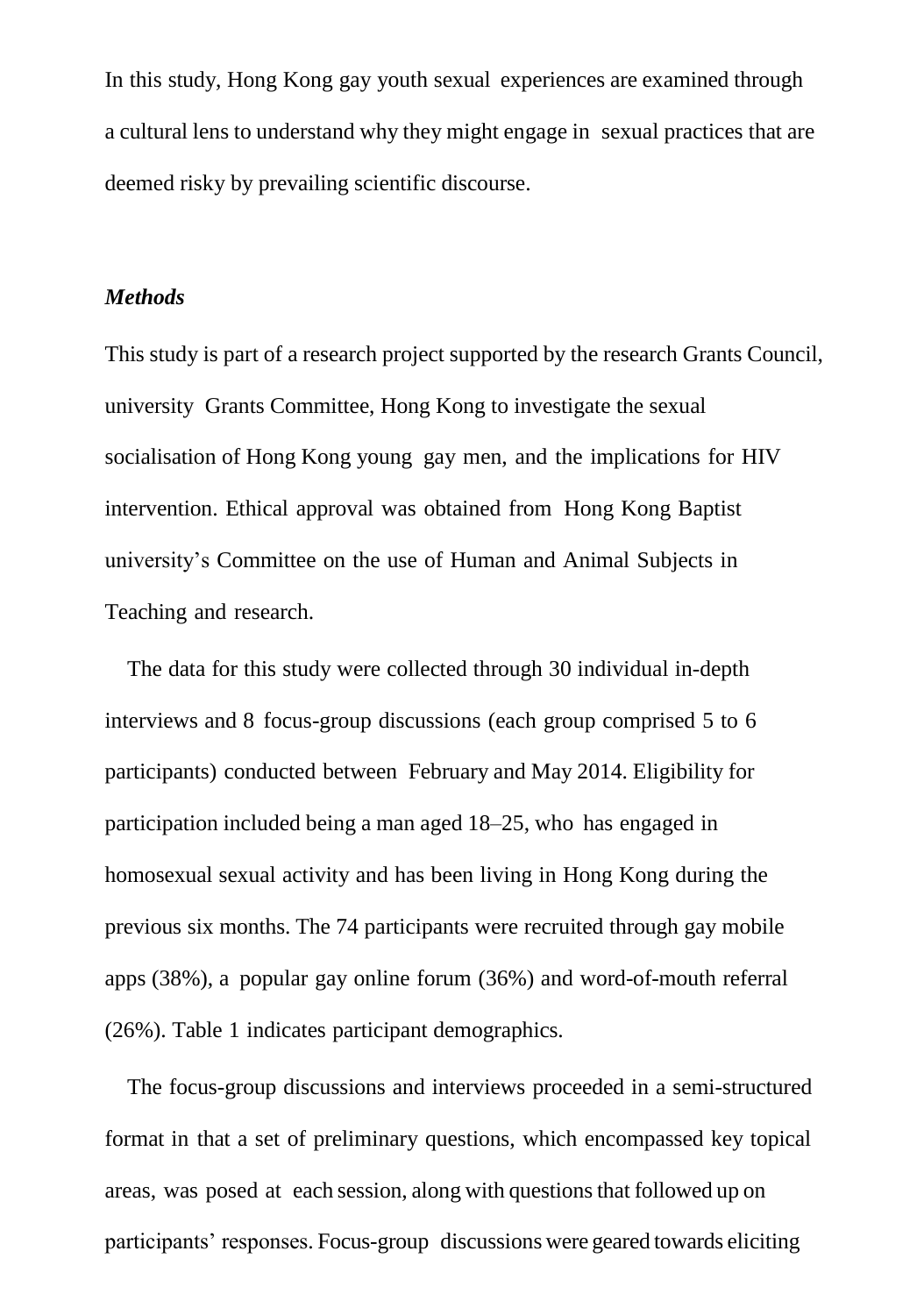common beliefs aboutsafer-sex practices, relation- ships and HIV risk among Hong Kong gay youth.The individual in-depth interviews aimed to obtain a more intimate perspective by including further questions regarding real-life sexual communication, partner engagement and sexual decision-making scenarios.

To maintain the accuracy and integrity of the data, group discussions and individual interviews were digitally audio-recorded and transcribed verbatim in Cantonese. Names of participants mentioned in the group discussions were anonymised in the transcripts. Pseudonyms were used for participants quoted in this paper. Quotesfrom participants were only translated into English by the native-speaking, bilingual second author after they had been selected to be included in this paper. All transcriptions and translations were reviewed for accuracy by the bilingual lead author. Data analysis followed a grounded theory approach (Strauss and Corbin 1990), which proceeded from labelling similar incidents (open coding), to exploring relationships among categories (axial coding) and identifying the mostsignificant and encompassing concepts (selective coding).

#### **Findings**

Almost all participants exhibited a high level of knowledge about HIV, accurately explaining the risks involved with various sexual activities, the window period between sexual contact and a reliable test result and treatment options. Many participants also mentioned learning about the rise of new HIV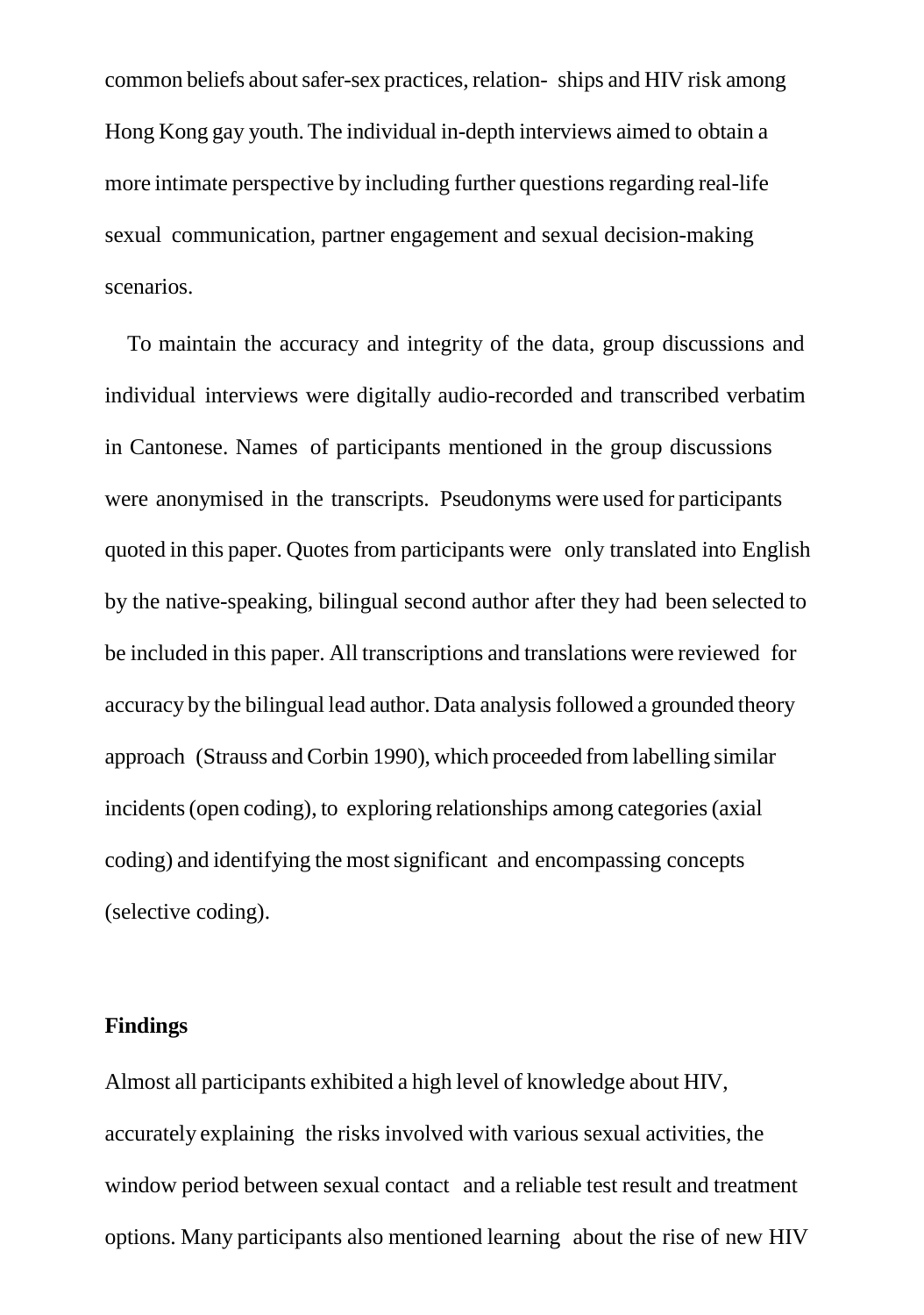infections among gay men in Hong Kong through news reports and online forums. Most participants described safer sex as the use of condoms and recognised that condoms offer effective protection against HIV and other STIs. Although the norm of using condoms was widely acknowledged, not everyone had pre-determined, strong intentions of following through with use. A significant number of participants expressed ambivalence about or openness towards condomless sex in certain circumstances. While the underlying considerations varied, they mostly stemmed from relationship dynamics and partner characteristics. Role and trust were the two most salient concepts involved.

#### *Role: '1' and '0'*

The numbers 1 and 0, iconic signifiers of the penis and anus, respectively, are widely used in Hong Kong to indicate the penetrative (top) and receptive (bottom) sexual positions. Beyond being mere sexual identifiers, 1 and 0 also represent a social role division imbued with heteronormative characteristics:

I6 (age 25, employed): The man is the 1, the woman is the 0. The differences are perhaps that 1 is more active, someone with a strong character, and 0 is inclined to be protected, diminutive, and a little foolish. F29 (age 25, employed): I think we understand 1/0 as supposedly sexual, that is, which position you adopt. But now everyone tends to feel that 1 is supposed to be the manlier one, 0 is the one being protected; it seems that it has become a conventional belief.

For many participants, 1 and 0 are as much about sex positions as they are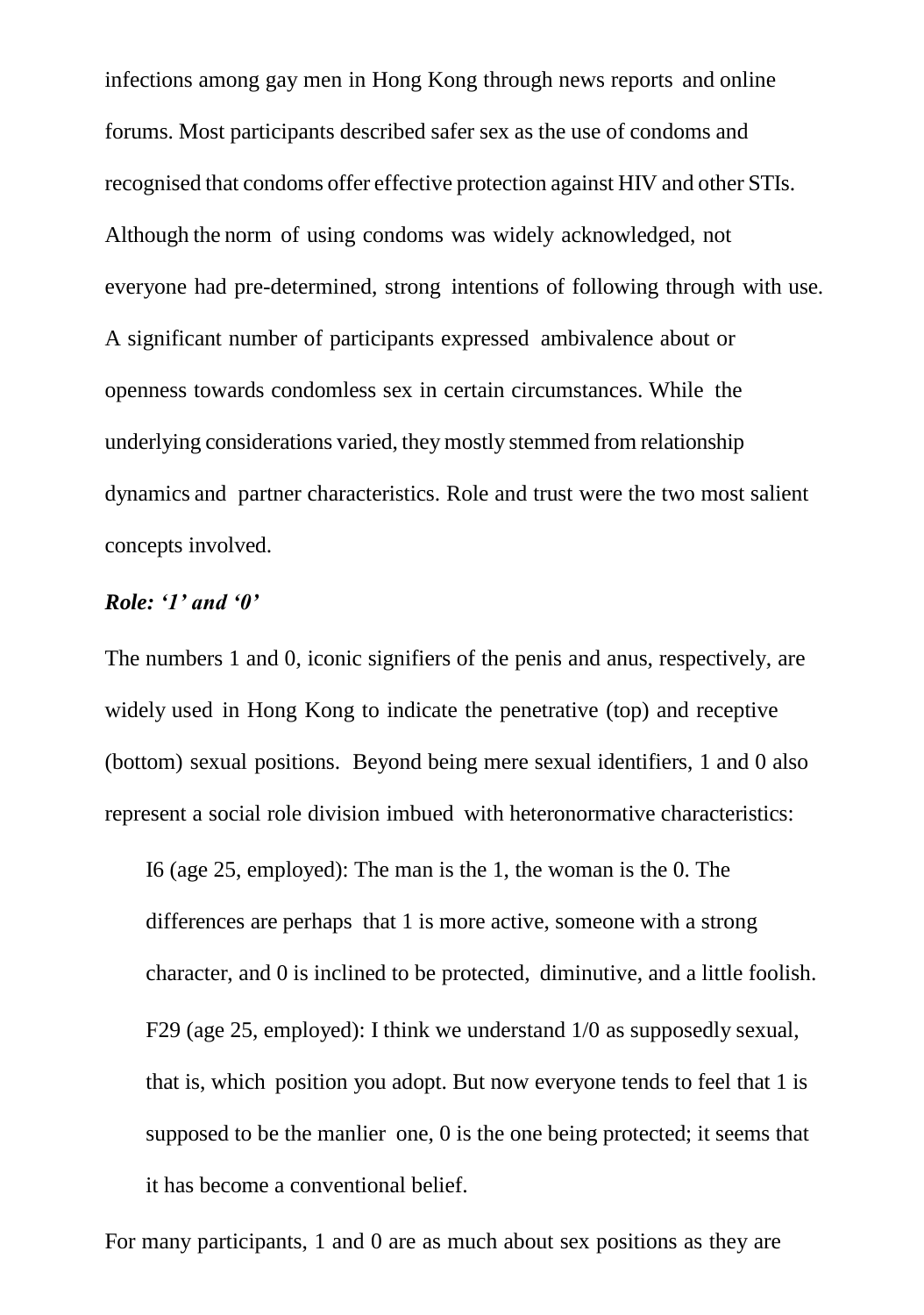about gender performance, identity and relationship expectations.These multilayered meanings around 1/0, which we refer to collectively as cultural scripts, affect safer-sex practices by promoting the power dynamics in negotiating condomless sex and facilitating the symbolic value of risky sexual acts. To be sure, not all participants espouse dichotomous differences. Some participants described themselves as versatile, or in local parlance '10' (pronounced *sup*, meaning 'ten'), and indicated they would adopt the corresponding 1/0 role depending on their partner. There were also participants who objected to the universality of these signifiers and questioned the naturalised alignment between sex positions and social roles. Nevertheless, the cultural scripts of 1/0 are the prevailing frames within which participants discussed the interpersonal dynamics in sexual and romantic relationships, indicating their significance among young gay men in Hong Kong.

#### *Succumbing to assertive partners' request for condomless sex*

The heteronormative cultural scripts around 1 and 0 roles perpetuate the fallacy that 0s should acquiesce to the wishes of 1s, or that they are incompetent to resist their wishes. Some participants described 1s as more assertive and physically dominant, which gives them control in sexual encounters and in decisions about condom use:

F20 (age 22, employed): Sometimes the 1 is too aggressive, the 0 has no say in the matter and is forced to have anal sex without condoms. Does this kind of scenario happen?

Interviewer: Why would you imagine that?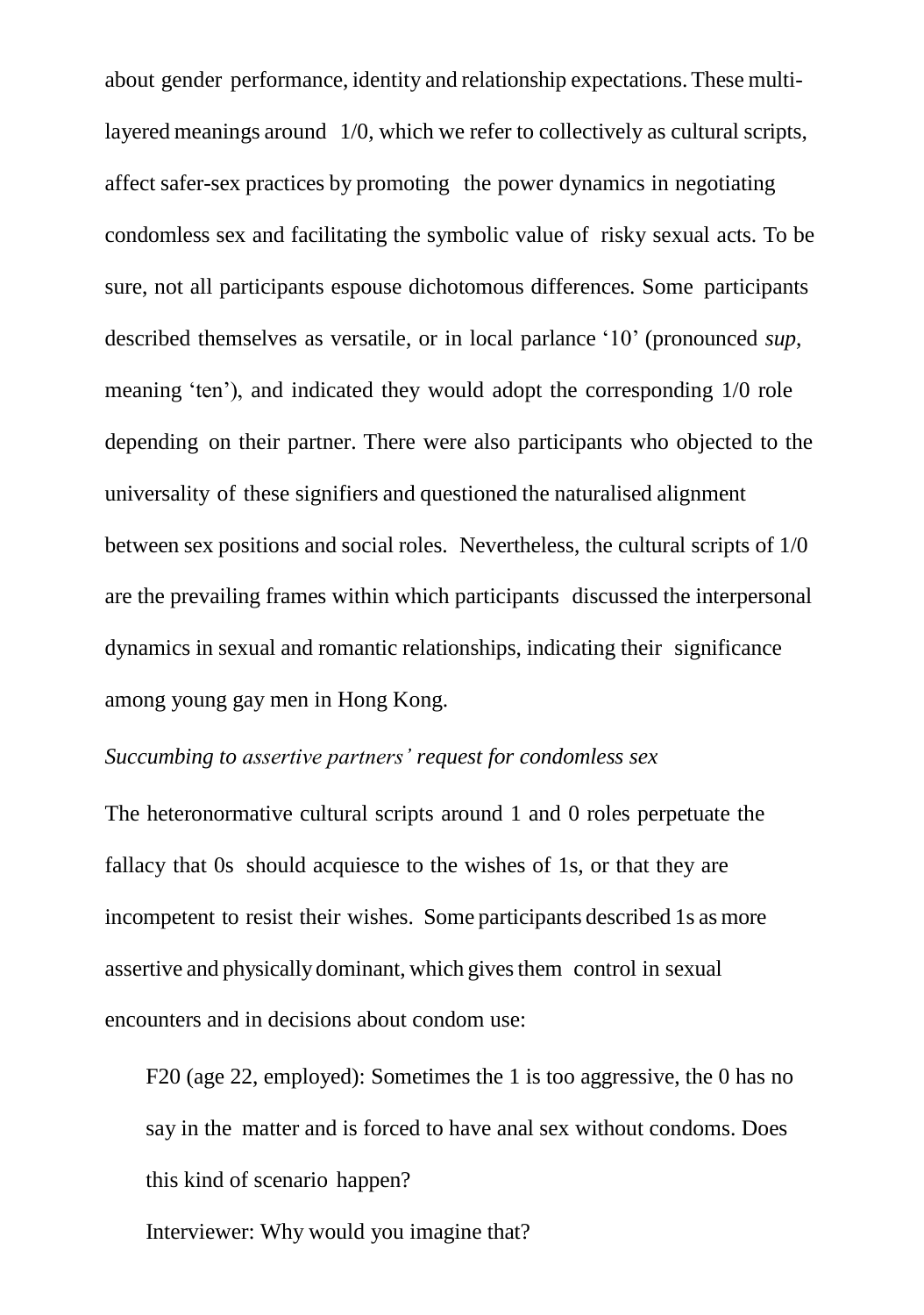F20: Why would I imagine that? Because the friends I know, those who are 0, are more pliant, not 'man' enough to have a say in such matters. The 1 is usually more macho and I feel he is stronger and more physically imposing.

F19 (age 21, student): He as control.

F20: Yes, he can press you down at will.

While this account does not describe an actual encounter, it epitomises the cultural scripts that some participants appropriate to rationalise their behaviours even though they may not be as helpless as the account suggests. Participants described experiences in which they succumbed to an aggressive and dominating partner's request for condomless sex to avoid conflict. Fai (age 19,student), who described himself as 'passive' and 'accommodating', recounted encounters when he had condomless sex on the request of the 1: I tried hard to reject [the request for condomless sex]. But sometimes he dominated the entire matter, so I gave in. Because I am the type that won't do a lot of things to … my character is that I don't wish to ruin a relationship or sour the mood. We just wanted to have fun, there was no point in turning hostile. So I thought, it is just a one-off thing, just make sure you don't cum inside me, there's still a high probability that I won't get infected. And so I let it be, sometimes.

This account demonstrates how the interactional dynamics between 1 and 0 constrain the enactment of the norm of condom use. Although the participant was aware of the risk of HIV infection, he felt overpowered by a dominating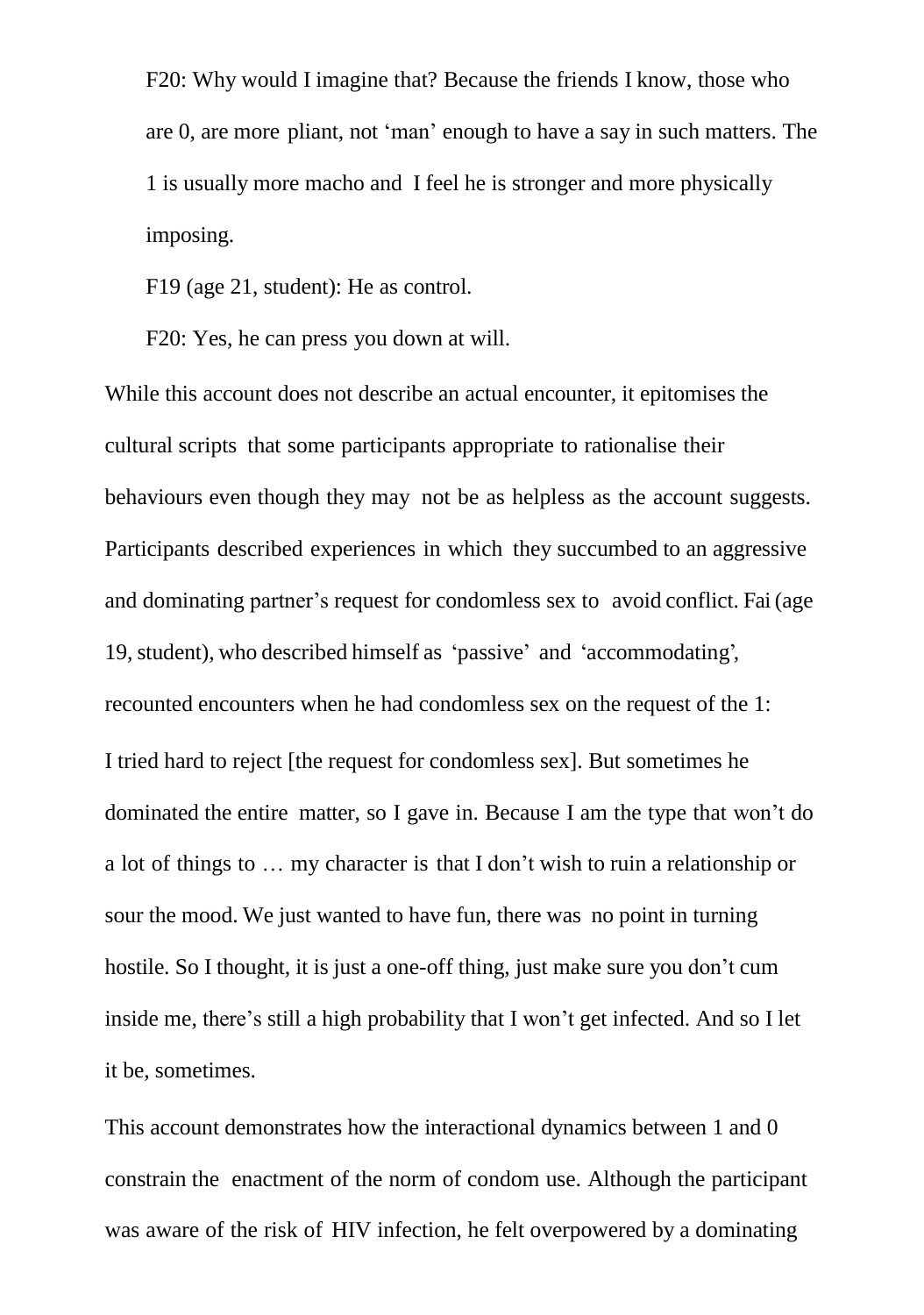partner. Condom use was further con- strained by the script of casual sex. The common parlance for casual sex among Hong Kong gaymen isthe English word 'fun', implying playful, harmless pleasure. Not wanting to ruin the 'fun' mood, he accommodated the actions of the 1. Similarly, Ivan (age 22, employed), who self-identified as 0, recalled a casual sex encounter during which condoms were unavailable and, owing to his apprehensions about his partner being aggressive, he obliged the request for condomless anal sex. For both participants, the request for their partners' withdrawal before ejaculation served as a compromise between health concerns and conflict avoidance.

Negotiations that occur between partners identifying as 1 and 0 that precede the absence of condom use do not necessarily entail coercion or weak-willed receptive partners. As the following account shows, even those who are committed to condom use can be persuaded by an insistent partner:

I6 (age 25, employed): There was another time when condoms were available, but my boyfriend requested not to use one. He had begged for this eight or ten times, I mean he had requested it on the previous eight or ten occasions when we had sex, but I had rejected it every time. That was perhaps the eleventh time he made the request, so I was OK with it.

The participant, self-identified as 0, had been insistent on condom use with all types of partners. Rather than giving in to physical assertiveness or mere conflict avoidance, he gave in to his boyfriend's nagging persuasion and from a desire to please him. In the next section, we further explore the notion of condomless sex as a reward.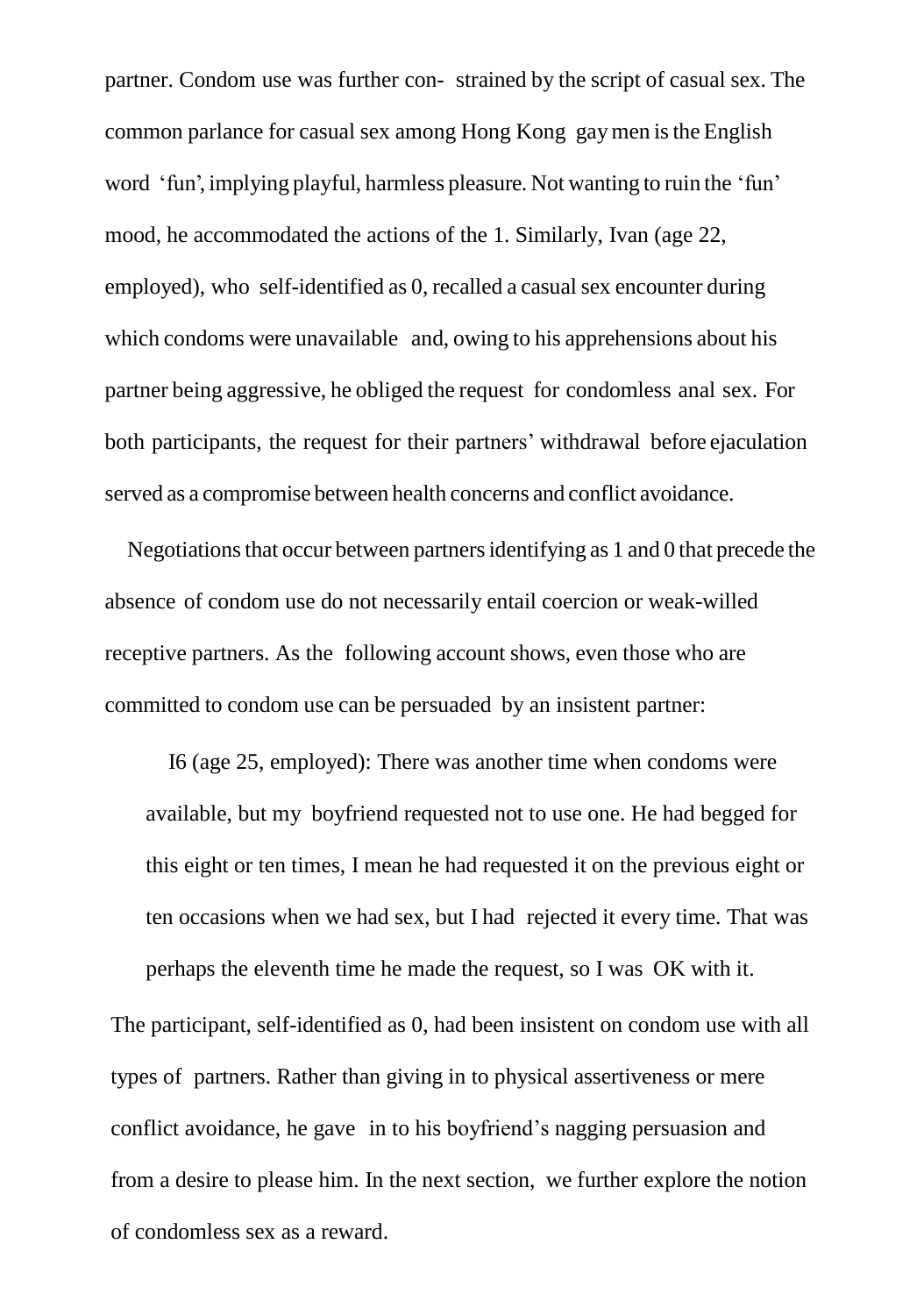The symbolic value attached to condomless anal sex influences its enactment between same-sex partners. Participants' accounts reveal a cultural subtext of condomless anal sex as a valued sexual activity. For example, a participant suggested that the barrage of messages promoting condom use has had the inadvertent effect of privileging condomless sex:

F21 (age 21, employed): I feel that there are too many messages promoting condom use these days, making gay men want to try what it feels like without condoms.

Interviewer: It's actually about too much promotion? Can you talk more about that? F21: In the past, it was common for people to insist on using condoms. But now there's too much promotion on television, leaflets, and from organisations, making partners want to try it without condoms.

That is not to say that participants were nonchalant about HIV infection. Indeed, it is precisely from the acknowledged risks involved that condomless anal sex derives its symbolic value. Participants' accounts reveal how the scientific rationality of risk is subverted in the sexual interactions between 1s and 0s, which leads to condomless anal sex being imbued with symbolic value. A high level of risk awareness particularises condomless anal sex and renders it an act that occurs by request. Owing to the ubiquity of HIV prevention messages that emphasise condom use, participants were aware of the risky nature of condomless anal sex and overwhelmingly agreed that condom use during anal sex is an established norm. As the following participant explains,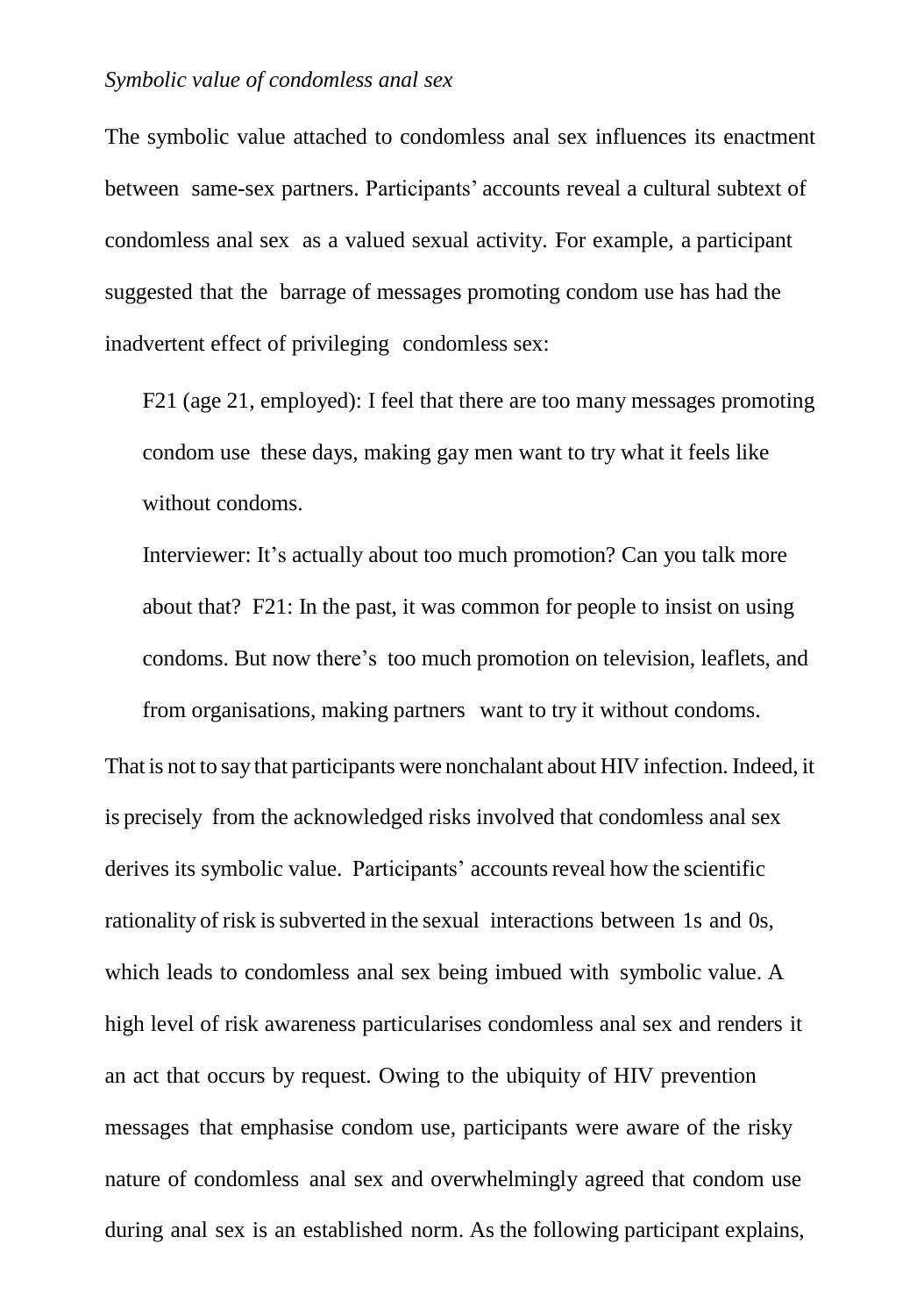because condom use is so widely presumed, people typically do not mention condoms during sexual encounters unless their intention is to abandon them:

I21 (age 23, employed): Condom use is not asked about these days, because…Is it a tendency? It's already a norm. It's normal to use them. So if you don't use them …maybe some people will say in advance, not asking but, clearly stating: 'I don't use it. Are you OK with that?' or 'Do you not use them?' that sort of thing.

Most participants said that condomless anal sex is rare among casual sex partners and uncommon at the beginning of romantic relationships or in regular sexual partnerships. An explicit request is necessary if any partner wishes to suspend the norm of using condoms. Some participants suggested that 1s are more likely to ask for condomless sex because they feel sex is more pleasurable without the barrier of condoms, but other participants argued that some 0s also find it more pleasurable and make the request as well. The general consensus is that 1s are more likely to request condomless anal sex because the risk of HIV infection to the insertive partner is comparatively lower. Several participants who identified as 0 mentioned that they rejected condomless anal sex requests, especially by casual partners, owing to the higher risk to themselves. Engaging in anal sex without a condom is not an option to be taken lightly and many 0 participants were unwilling to engage in it.

The scarcity of willing receptive partners turns condomless anal sex into a privilege that is granted by 0s to 1s. In a few focus-group discussions,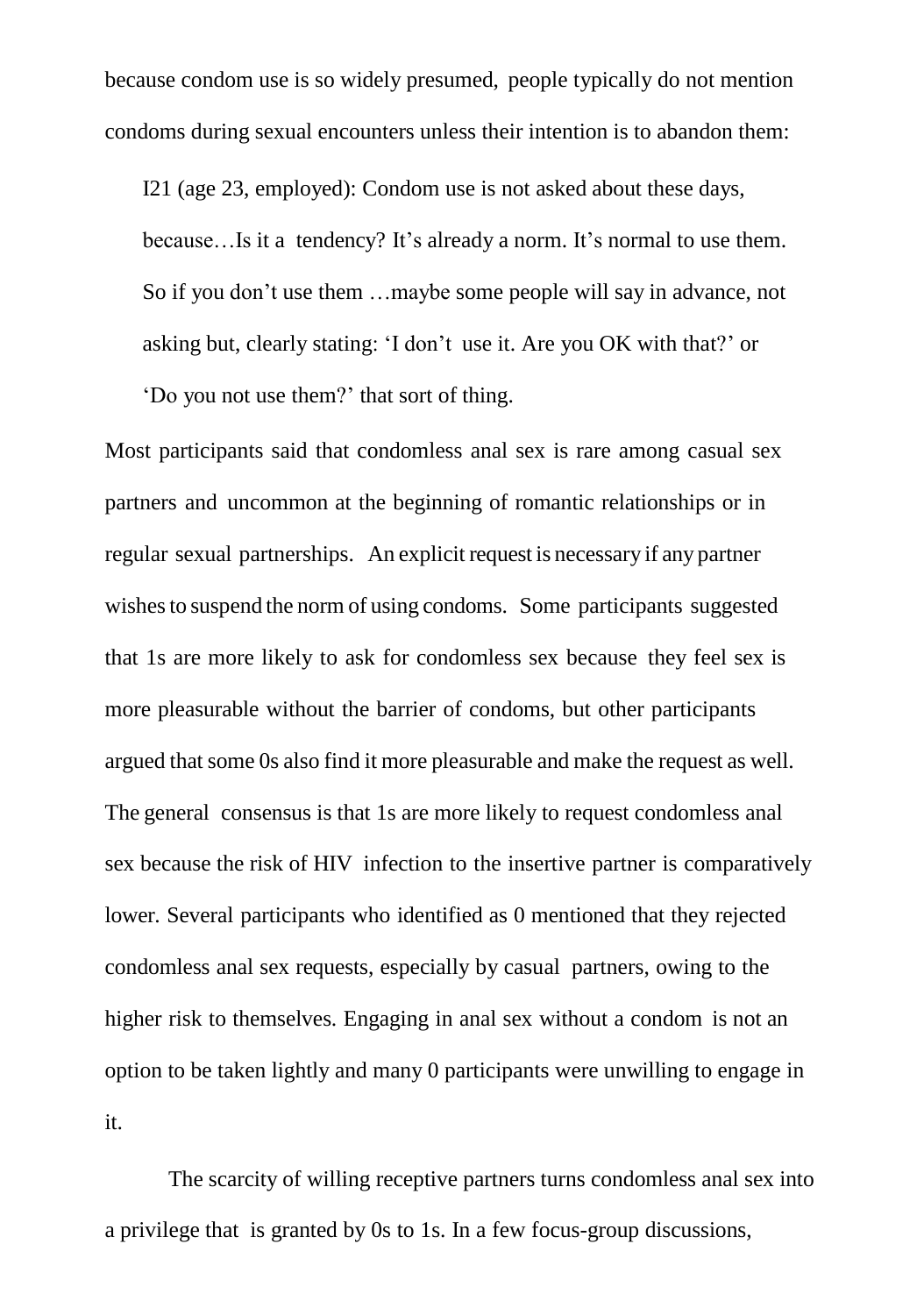participants said that they believe from their observations of gay forums and mobile apps that 0s outnumber 1s in Hong Kong. Some participants went on to speculate that 0s use condomless sex to increase their com- parative attractiveness:

F20: I've heard that because there are more 0s than 1s in this circle, 1s are a sort of endangered species, so the 0s don't want to lose the 1s, they're worried that it'll be difficult to find one again.

Interviewer: Do others agree that this mentality exists?

F22 (age 19, student): Well...yes...because there are more 0s than 1s. A 0 would feel that if he's willing to let the 1 not wear condoms, he can attract some 1s to 'play' with him. So it becomes a personal selling point.

Many participants, however, disagreed with the notion and did not think that it was a common situation. The discussions nevertheless reinforce the privileged status of condomless sex.

Participants frequently observed that, because of the higher health risks involved, condomless anal sex is reserved for special partners and typically confined within romantic relationships. This practice renders condomless anal sex a vehicle that singularises the partners with whom one is willing to engage in the exceptional act. For example, the following participant was insistent on using condoms but not when his boyfriend suggested abandoning them:

I1 (age 20, student): My gay friends tell me that safety is very important. Even friends who are not gay, my other best friends who know that I'm gay, ask, 'Huh? Would you do something unsafe?' Everyone is generally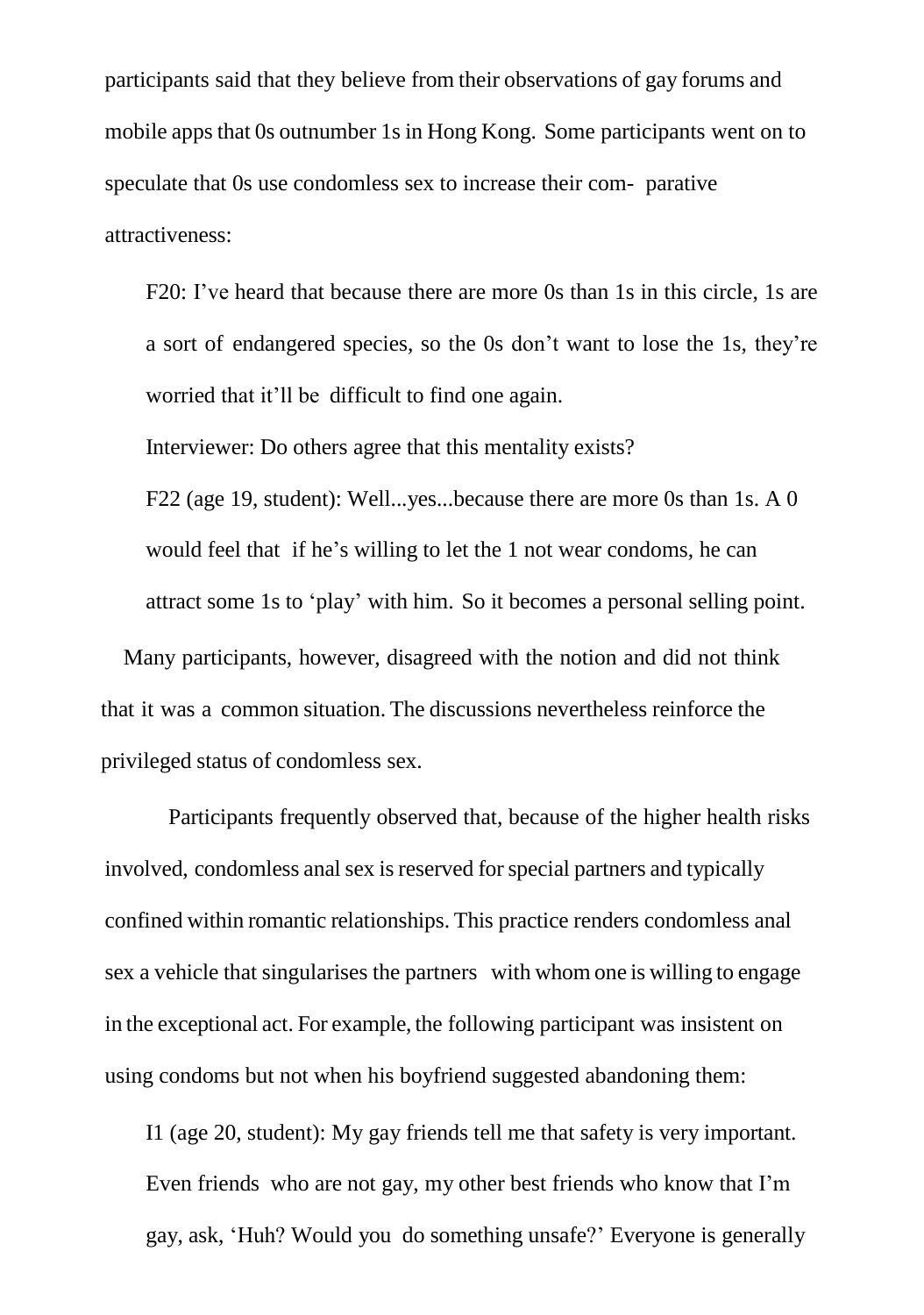aware that condoms should be used during sex. That's why you'll insist and have a principle that condoms must be used when having sex. The reason for not wearing condoms with your boyfriend is because you love him, you trust him, and when he asks not to wear them, that's when condoms won't be used.

As discussed elsewhere in the interview, the participant had rejected casual partners' requests for condomless anal sex but exempted his boyfriends from this personal principle. This account not only illustrates the recurring pattern of 0s accommodating 1s' request to abandon condoms, but also signals the symbolic value of condomless sex in highlighting certain partners' exceptionality.

For 1s, the erotic pleasure of anal sex without condoms is derived not only from its associated physical sensations, but also from the symbolic possession of the 0. The following participant discusses the 1's psychological gratification when having condomless sex:

F17 (age 20, employed): I remember that all my ex-boyfriends asked not to use condoms. Why? From my understanding of them, you feel that your boyfriend…when your 0 allows you to not use condoms, there are no more barriers between you. Apart from the pleasure, you've actually possessed him. You feel that you've conquered him, it's just a feeling. Why does it feel better? Because it satisfies his belief that he possesses this person. He feels that he has caught you when he's not wearing a condom.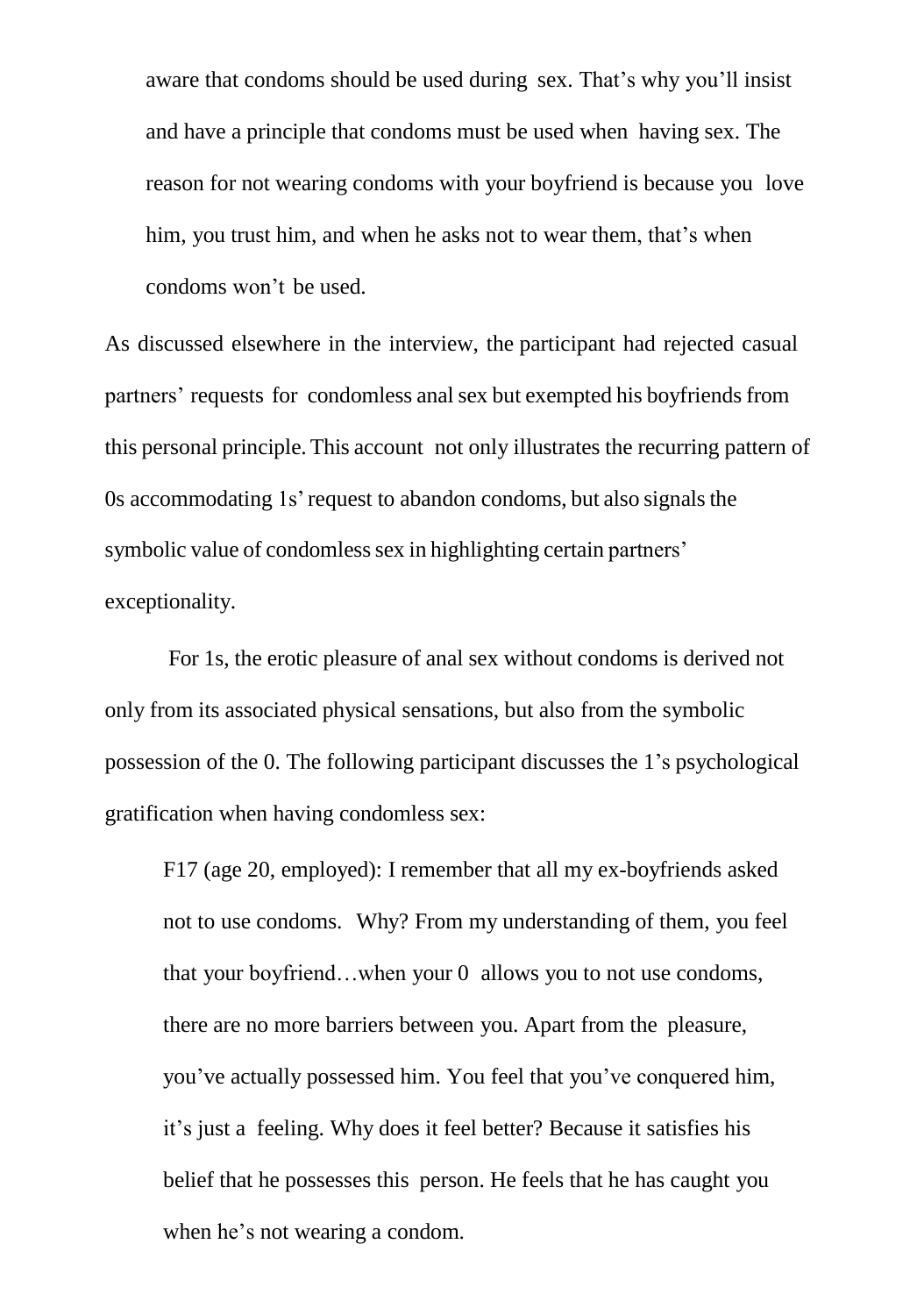The symbolic representation of 'conquest' goes beyond the penetrative act itself; it entails the abandonment of resistance, which is signalled by foregoing condoms and culminates with internal ejaculation:

I18 (age 24, employed): Because when we're dating, I would think, 'As your other half, I want to leave something inside you, will you let me?' I feel that to cum inside you…how should I describe it…can only be done with the most intimate partners.

As this participant is suggesting, internal ejaculation without a condom represents him leaving his mark inside his partner. As discussed earlier, several 0s who engage in condomless anal sex would usually insist that their partners not ejaculate inside them as a precaution against HIV infection. The widespread resistance to, if not outright rejection of, internal ejaculation without condoms – even among 0s who would otherwise engage in condomless anal sex – makes it the ultimate symbolic marker of sexual conquest and intimacy.

#### *Trust*

Trust is the predominant reason for participants to forego condoms during anal sex. It is most frequently invoked in the context of condomless sex with romantic partners, as opposed to regular or casual sex partners, attesting to the relationship between affective distance and the likelihood of condom use (Kong, Laidler, and Pang 2012). For most participants, trust comes from knowing their partners intimately. Based on this intimate knowledge, participants trust that their partners do not have other sex partners, nor are they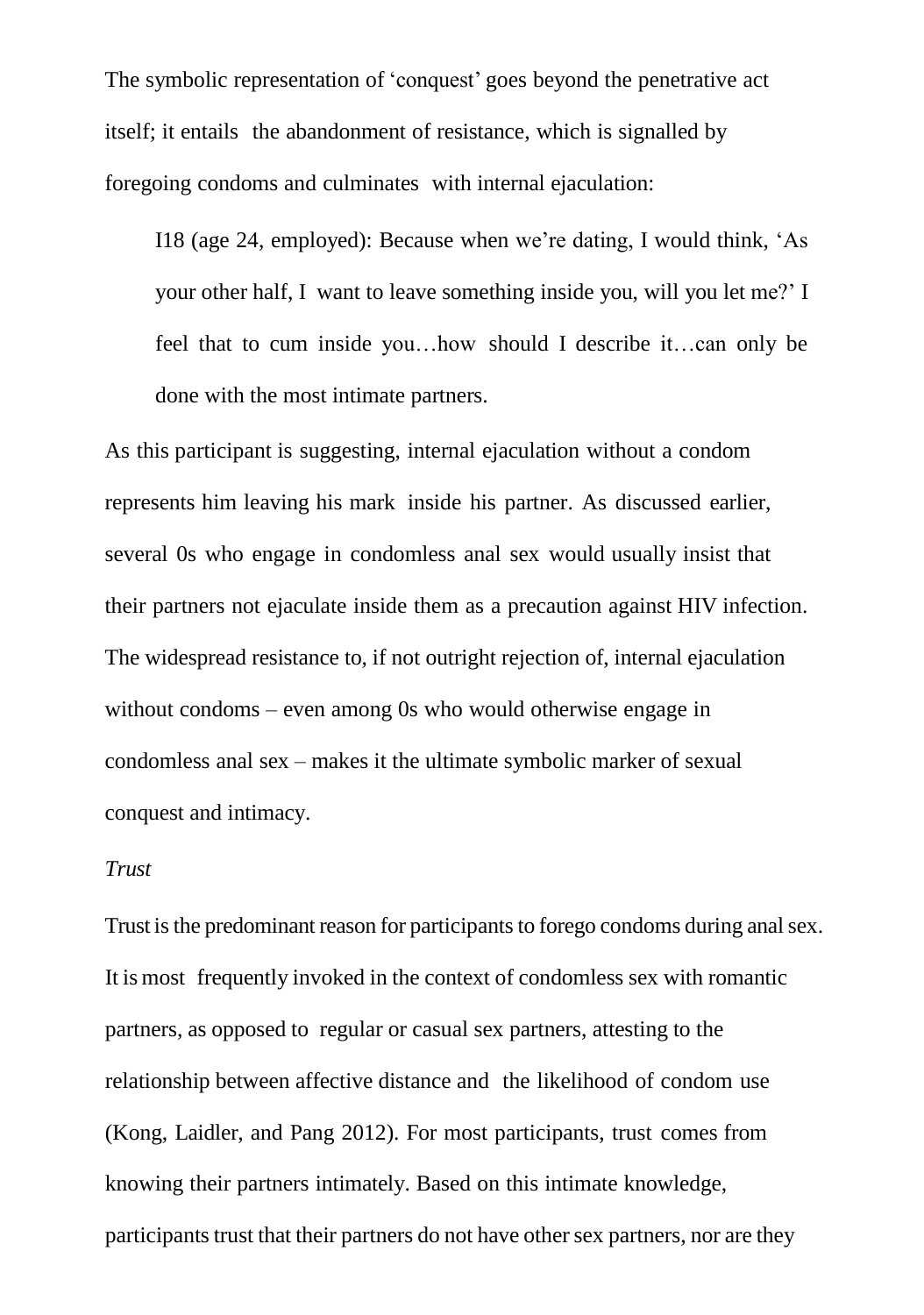infected with HIV, and this leads them to agree to not use condoms. As one participant explains, foregoing condoms after a period of using them signifies trust that the partner is faithful:

F16 (age 22, employed): As a couple, we might wish to try not using condoms since we've been together for a while, both of us have been tested, and three months have passed, so if you've not fooled around, and nor have I, let's try not using them. So I feel that it's not merely for pleasure, it's expressing trust in each other. Because wearing condoms not only protects you, it also protects the partner. If you're infected, wearing condoms protects your partner against infection. So not wearing a condom expresses mutual trust.

Condomless anal sex in this scenario is not a decision made at the outset; it happens only when a man trusts that his partner will not put him at risk. The removal of condoms signifies that neither partner poses a danger to the other. Notably, the participant emphasised that pleasure is not the sole reason for abandoning condoms. Rather, condomless sex represents the deep trust between romantic partners developed over time, and the advancement of a romantic relationship. Conversely, condom use may signify mistrust and casualness:

F39 (age 19, student): Because sometimes if you wear condoms, the partner feels that you don't trust him. I don't know why this is so, but my mind-set is that if you wear condoms, it means that you don't trust him.

Sex with condoms has come to represent 'protected sex' through the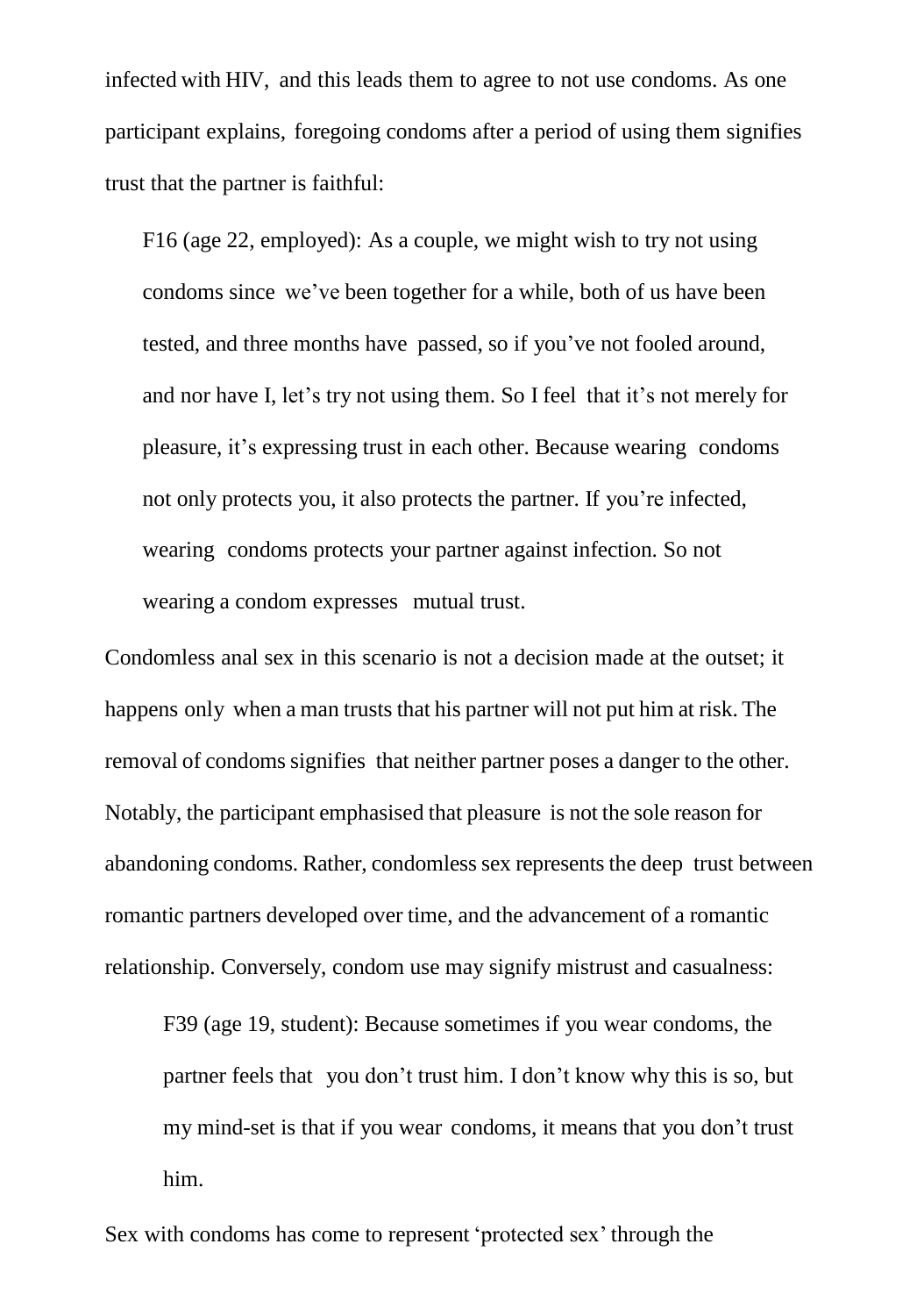reinforcement of HIV prevention messages.Yet, asthe two participants'accounts reveal, sex without condoms does not necessarily represent 'unprotected sex' as the prevailing HIV discourse intended. In the context of sex within a trusting relationship, it can also signify'sex that needs no protection'.

#### *Trust as confidence in risk perceptions to forgo the use of condoms*

Trust is frequently represented by participants as a form of confidence that is based on risk assessment. Familiarity, developed through character observations, forms the basis for some participants' risk assessment and the attendant decision not to use condoms with romantic partners:

> I29 (age 21, employed): I first need to know what kind of a person he is. Maybe at the start of the relationship, there's no penetration. As you go out on dates, hang out, and meet his friends, and know if he plays around, you'll know what kind of person he is before deciding. Plus I'll observe if he's frequently using those [hookup] apps to determine if he's reliable. If he's reliable, then condoms can be abandoned.

I3 (age 20, student): After learning more about him—it's purely a feeling, I wouldn't know—I feel that because of his character, it's almost impossible for him to do that, I feel that because of his character, it's almost impossible that he will fool around with other guys.

While his trust is not groundless, I3 retrospectively acknowledged that the decision to not use condoms involves uncertainties because he may not really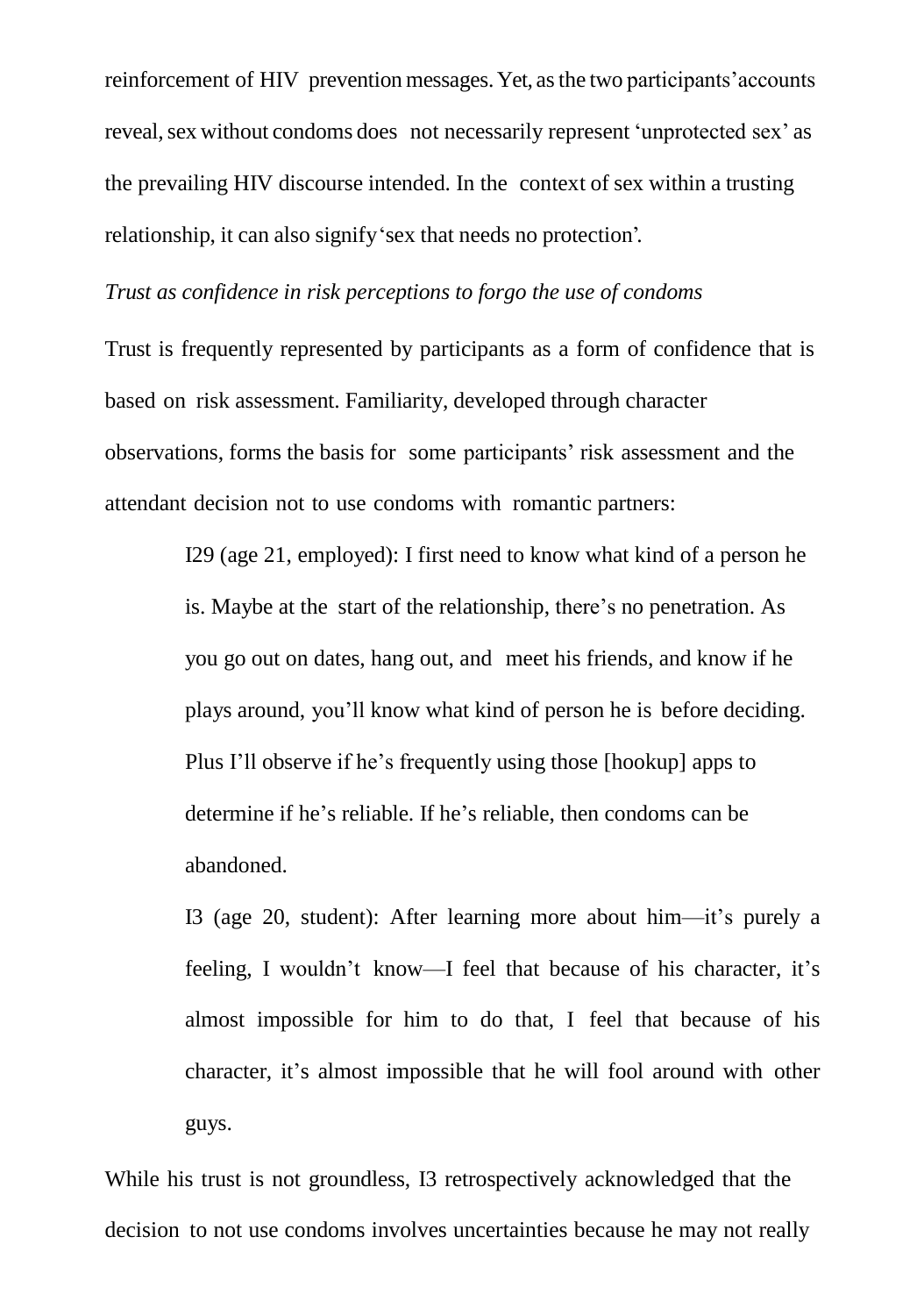know his boyfriend fully. Many participants were cautious in not dispensing with condoms solely on the basis of familiarity. Rather, their confidence in abandoning condoms entailed more extensive risk assessment and riskreduction strategies:

> I2 (age 23, employed): My current boyfriend had not dated for two to three years. But he had some sex experience previously. That's why at the beginning, we used condoms, perhaps because I was scared or wasn't as confident. Then, he got tested, and it was all right, and I trusted that he wouldn't have an affair, after which condoms were not used.

The participant's initial assessment of his boyfriend's sexual history raised some uncertainties but they were subsequently ameliorated by a negative HIV test. As with this participant and many others, HIV testing coupled with familiarity diminish perceived risks, bolstering their confidence in their partners to a level where they felt they could trust them sufficiently and forego the use of condoms.

#### *Trust as a leap of faith in abandoning condoms*

For a few participants, trust is more of a non-rational leap of faith than an extrapolation from concrete evidence. It springs from engaging in a romantic relationship:

F3 (age 21, employed): When it develops into a love relationship then perhaps condoms will not be used, because I start to trust him. But looking back, the trust did not make sense, because you didn't know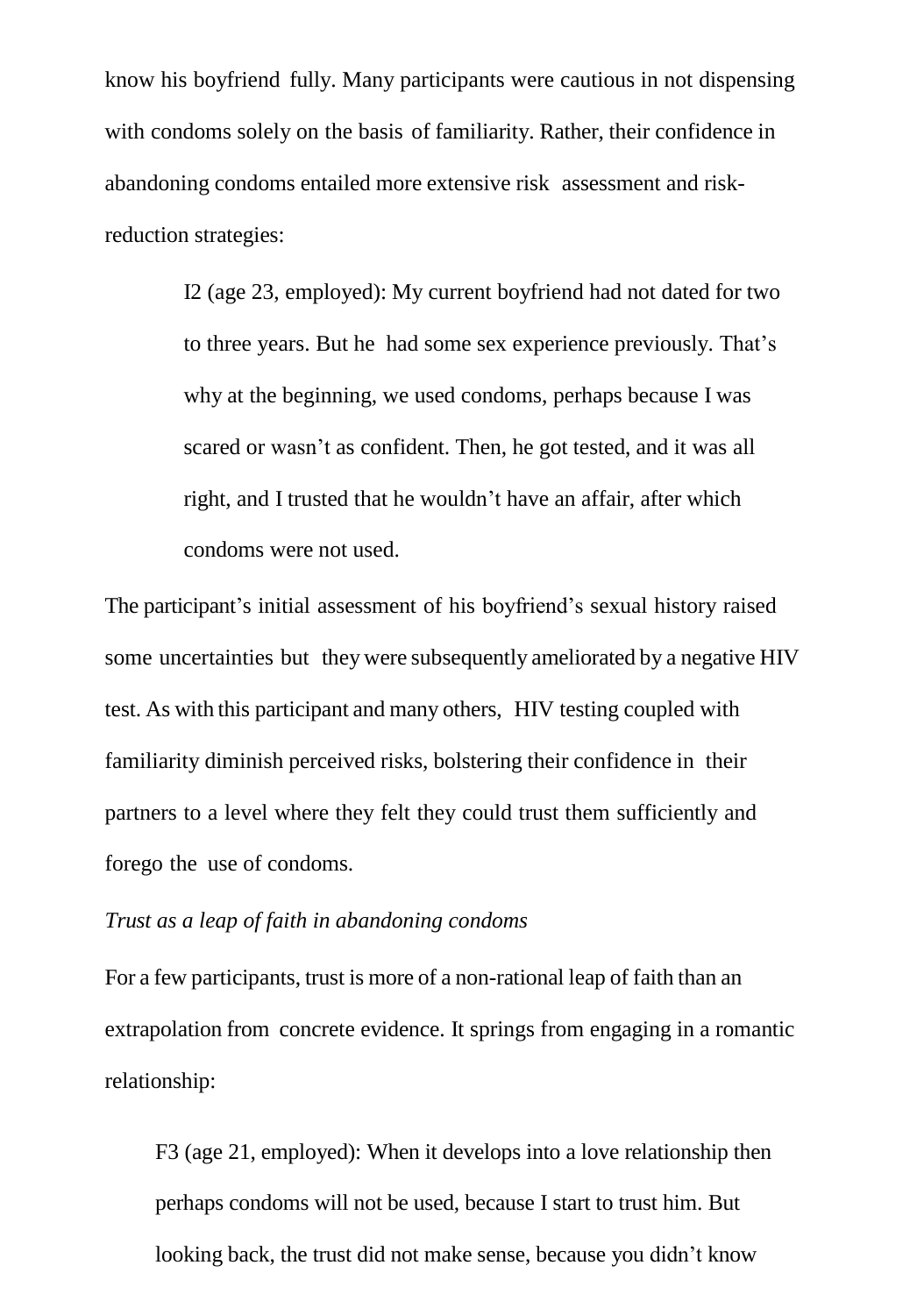whether he was infected. You thought that he didn't have it, and trusted him, and stopped using condoms. After being together for a while, I would tell him that he cannot fool around with other guys. Then we would get tested together. After testing, condoms would not be used anymore.

While condoms were used initially, they were quickly abandoned owing to the participant's intuitive judgement of his boyfriend's HIV status and a sense of trust that was based on mere relationship status. Here, trust is a form of *post hoc* rationalisation. HIV testing in the above example was also an afterthought – performed not to initiate condomless sex but to sustain the practice. The following participant's trust in his boyfriend was also largely based on their relationship status:

I26 (age 24, student): It's a gamble; I merely trusted that he wasn't infected. He didn't ask whether I was infected either. Such questions, which cause hard feelings, were avoided. I thought that if he was infected, and we're a couple, he would not put me at risk. It's purely a gamble

Because of their romantic relationship, the participant could not imagine that his boyfriend would intentionally put him at risk. The characterisation of his decision to abandon condoms with his boyfriend as a gamble shows that the participant's trust was not based on confidence. Furthermore, he felt uncomfortable mentioning HIV status or testing with his boyfriend because he thought it would convey mistrust:

I26: I had thought about it, but I didn't know what he would think. I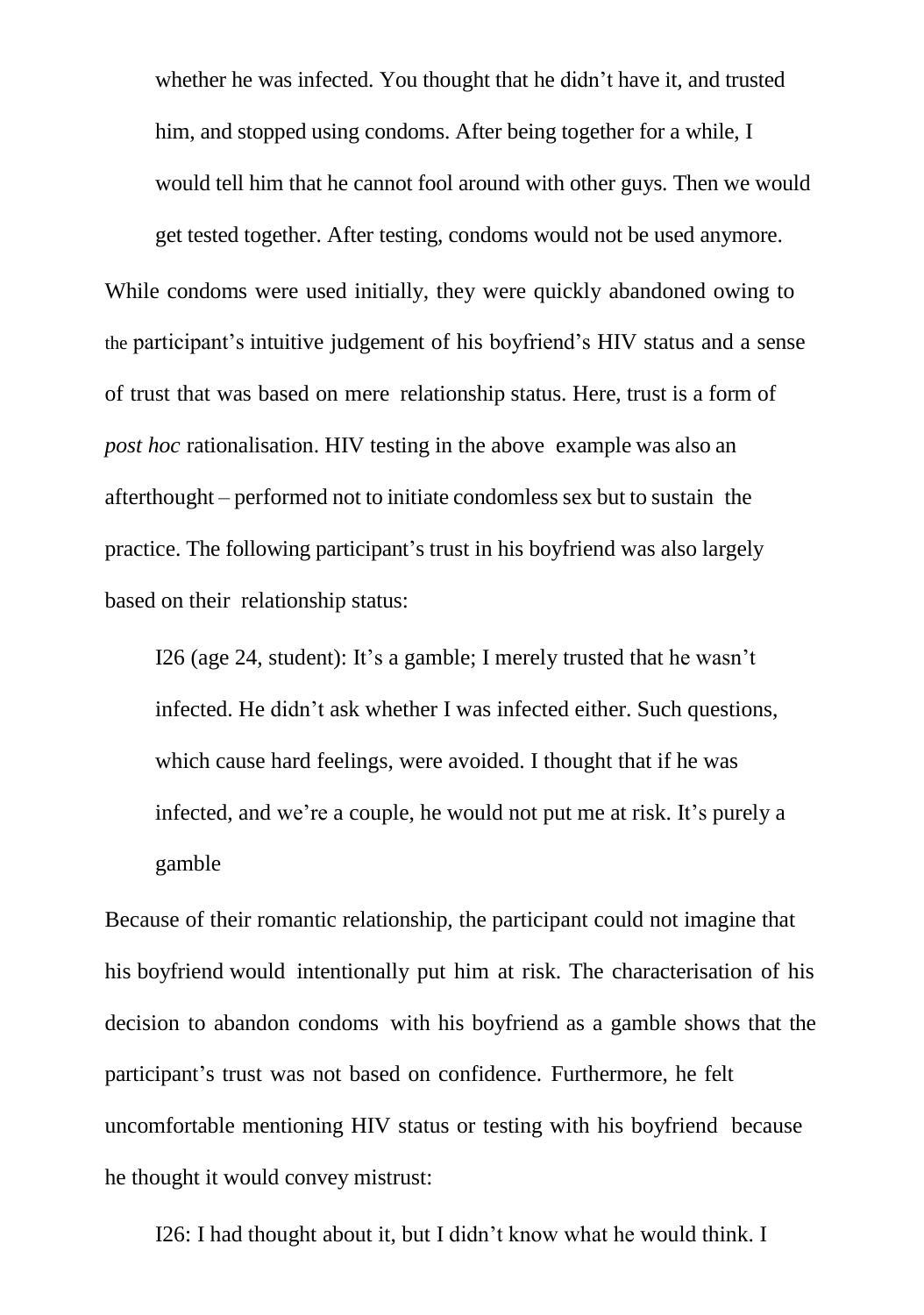was worried he might feel that I think he has HIV, and distrust him. Mentioning HIV testing would make him feel, 'So you don't trust me, you think I'm unsafe'.

#### *Trust as problematic in sexual decision-making*

Not all participants agreed with the notion that trust equates to dispensing with condomsin a romantic relationship. The following participant, self-identified as 1, was adamant about consistent condom use with all types of partners and had rejected his boyfriends' requests for condomless anal sex:

I9 (age 24, employed): Trust is a problem, a very big problem. Firstly, you don't know if your boyfriend would cheat on you. I'm a suspicious person, I admit, even if you've become my boyfriend, I'm very suspicious. I feel that even after both of us have tested and the results are fine, it doesn't mean that you won't cheat on me the next day. He can say he didn't—but maybe he really did and then maybe that one time gets me infected. You pass it to me, fuck you, my whole life is fucking over. So no, the awareness to protect myself has to be there. I can't take chances, not even once, unless I become fucking crazy.

Neither relationship status nor HIV testing increased his confidence in having condomless sex with his boyfriends because they offered no absolute proof of fidelity and ongoing HIV status. Since monogamy can never be guaranteed, the risk of HIV infection can never be eliminated. The following participant also used condoms consistently with his boyfriends. But unlike most participants, he was less consistent in using condoms with casual partners. His lack of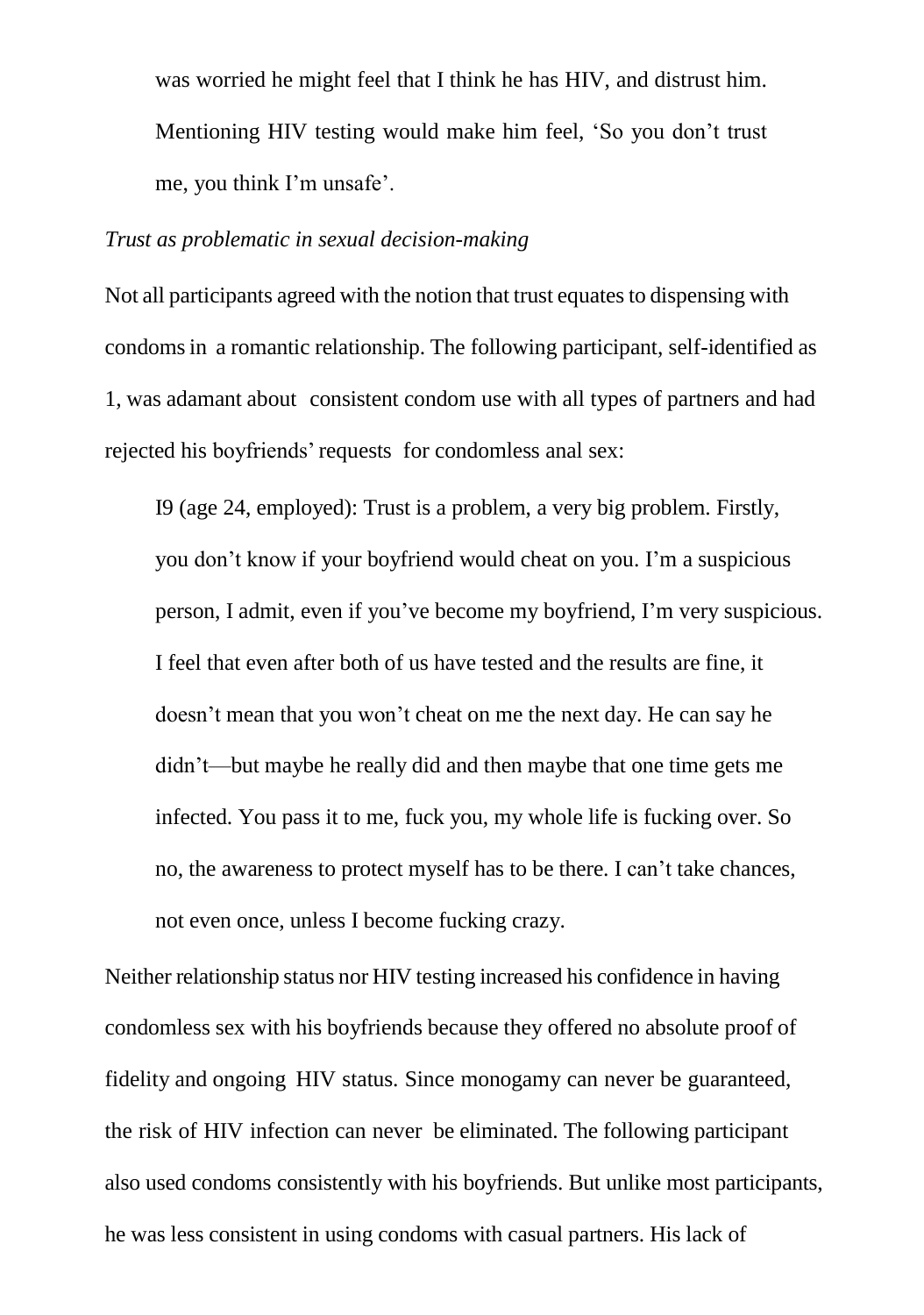confidence in his own fidelity motivated him to insist on condom use with his boyfriend:

I21: I do not mean that boyfriends are not trustworthy. But to me, or to people who have more experience, I feel that actually I could forego condoms with one night stands or regular sex partners. But with boyfriends, when you get to know a boyfriend, shouldn't you protect him more? I mean touch wood, if you contract something, and if you accidentally infect someone you love, you'll feel especially sad and guilty. You may claim to be monogamous in a relationship, but you never know if you will have an affair once or twice. Sorry, if you can't resist the temptation and you fool around with someone, and then you bring the disease home to your boyfriend, it will be very foolish.

Rather than leading to the abandonment of condoms, he suggests that love motivates him to maintain condom use to protect his boyfriend. Notably, the two participants talked openly about their particularly rich sexual experience during the interviews – experience that makes them sceptical about monogamy and it is their expectations of non-monogamy that drives them to use condoms consistently.

#### **Discussion**

This study illustrates sexual risk reduction as a dynamic concept among young gay men in Hong Kong. For one set of participants, HIV risk is actively managed by deliberately adapting sexual practices out of risk-reduction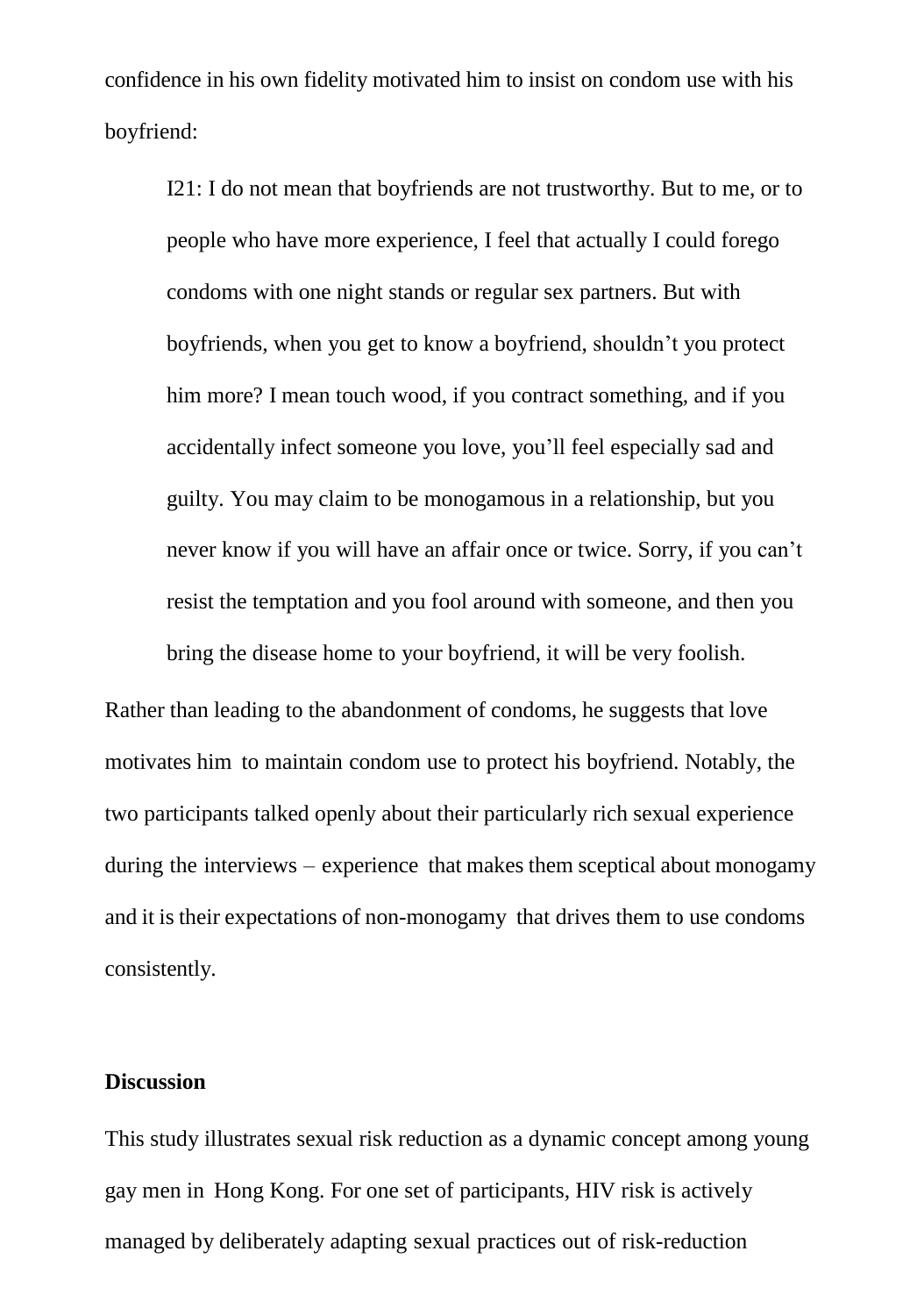considerations. Participants typically reduce risk by adhering to condom use, especially during casual sex encounters. In romantic relation- ships, some participants may abandon condoms after calculating the window period and taking HIV tests with their partners. To these participants, the decision to retain or abandon condoms is the outcome of a more formal risk assessment and a sequence of risk-reduction measures. For another set of participants, HIV risk is avoided more passively, in that risk reduction isthe inadvertent result of idiosyncratic sexual practices. These latter participants perceive themselves to be at a lower risk of HIV infection because they tend to abstain from or avoid anal sex and engage in oral sex and mutual masturbation only. Nevertheless, some may remain open to anal sex if requested by their romantic partners. Other participants avoid anal sex with non-intimately connected partners. To thissubset of participants, it isthe symbolic meaning of the sexual activity, rather than the level of risk involved, that primarily influences their sexual decisions.

our findings suggest that the key to understanding Hong Kong young gay men's inconsistent condom use despite a high level of HIV-related knowledge lies in their sexual communication, attitudes and practices with romantic partners. For many participants, condomless anal sex is overwhelmingly reserved for romantic partners and holds important sociocultural meanings that may override or eliminate risk concerns. The pursuit of romantic relationships is relatively significant for gay men during their emerging adulthood as they enjoy greater social opportunities and fewer restrictions on romantic possibilities. At the same time, their relative inexperience in romantic relationships meansthat gay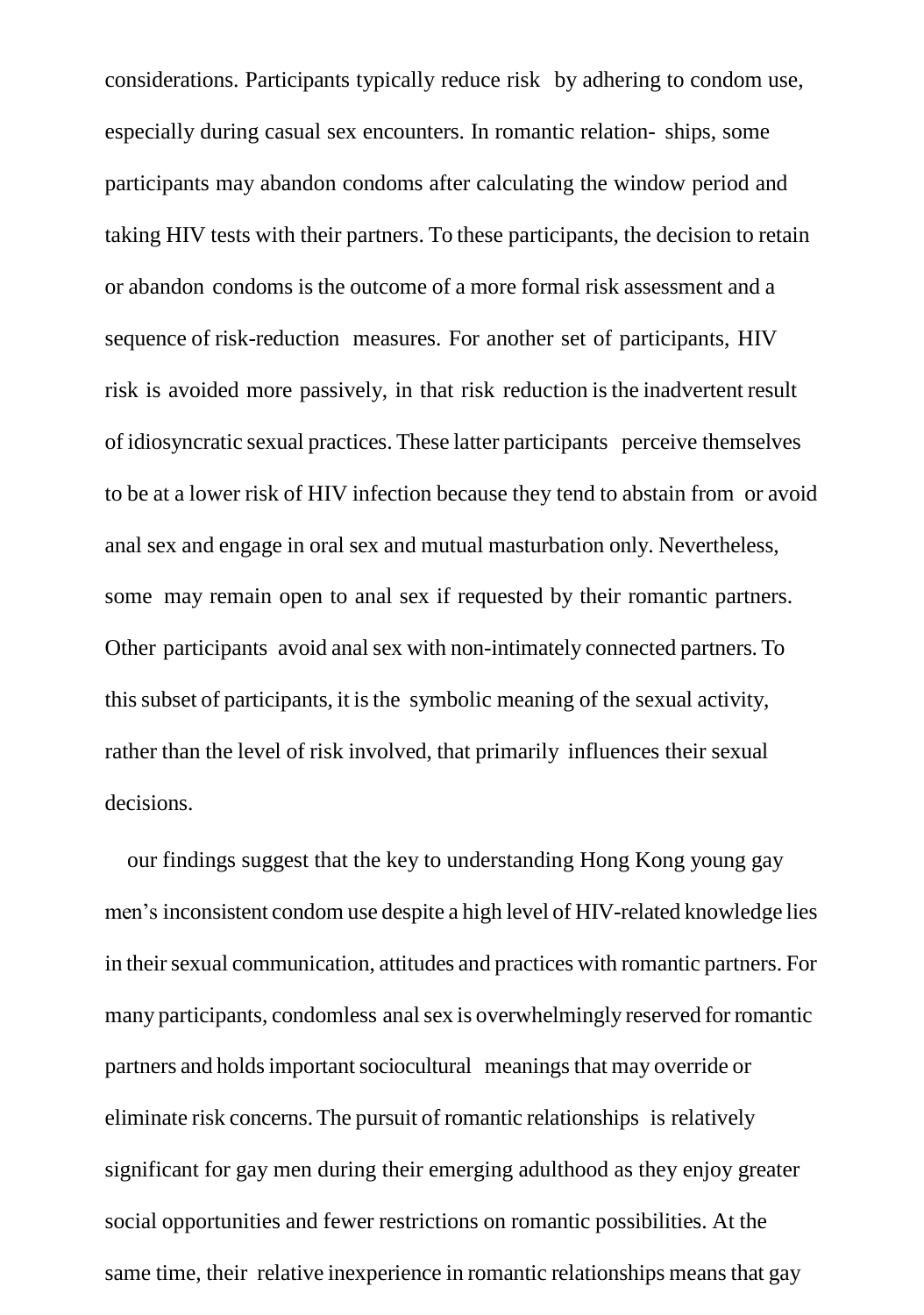youth are more likely to trust a more experienced partner or take their cues from conventionalscripts. Several participants alluded to learning such scripts from online platforms or their partner.

As has been identified in other studies on the connection between romance and condomless anal sex among gay men (Chakrapani et al. 2013; Flowers et al. 2002; Goldenberg et al. 2014), trust weighs heavily on young gay men's perception of the risks associated with condomless sex with romantic partners. For many participants, this trust is a precondition for condomless anal sex and entails the confidence or faith that their partners would not cheat on them or infect them. Confidence in a romantic partner often develops over time based on tangible evidence, such as familiarity with the partner's everyday habits or knowledge of his HIV test results. When trust operates as a leap of faith, it is attributed to the relationship status rather than to risk assessment. Consistent with this notion, the abandonment of condoms with romantic partners may be viewed by young gay men in Hong Kong as expressing trust, while the insistence on using them signifies mistrust.

Another important sociocultural factor identified in this study is the impact of 0 and 1 roles on sexual interactions and condom use. According to participants, the cultural scripts around 1/0 point to the 1 as the decision-maker, offering him the upper hand when negotiating condom use. For some participants, the 1's physical dominance and assertive personality were perceived as constraining the 0's ability to insist on condom use. The control exercised between 1 and 0 during sexual negotiation, however, is not necessarily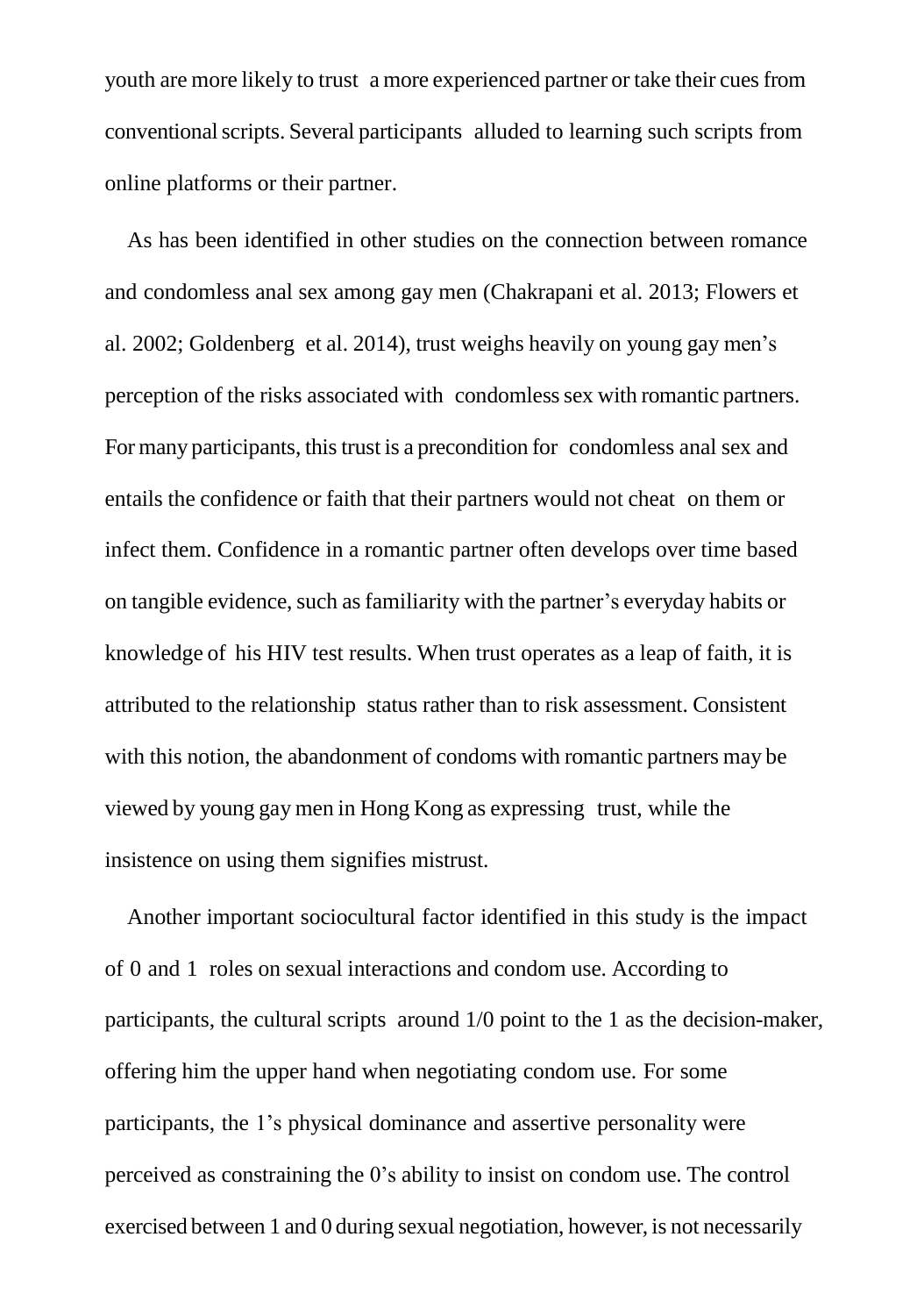hierarchical or coercive. When condomless anal sex is initiated by the 1, it cannot be realised without the 0 granting the privilege. Participants who identified as 0 do actively protect themselves by rejecting requests for condomless anal sex by casual sex partners and, less frequently, romantic partners. Even when they acquiesce to a 1's request for condomless anal sex, they may insist on pre-ejaculatory withdrawal as a precaution against HIV infection. These examples demonstrate that 0s are not only capable of asserting themselves, but also wielding reward power by controlling their partners' access to pleasure (Hoppe 2011).

The 0 and 1 roles not only influence the negotiation of condomless sex, but also its symbolic meanings. our findingsindicate that condomless analsex allows some 1s to satisfy their desire to semiotically possess their partners because it represents the 0 giving up resistance. Internal ejaculation offers a further symbolic marker of possession. For 0s, their reluctance to have condomless anal sex with casual partners heightens its exclusivity and perceived intimacy. Given that receptive anal sex poses a higher risk of HIV infection than insertive anal sex, the cultural scripts around 1/0 may render young gay men in Hong Kong particularly vulnerable to HIV by making them feel obligated to be the receptive partners in condomless anal sex with older partners (Jones, Kwan, and Candlin 2000) and to use condomless anal sex as a means of expressing commitment and reciprocity.

HIV prevention communication ought to recognise the importance of interpersonal dynamics and sociocultural norms in shaping gay youths'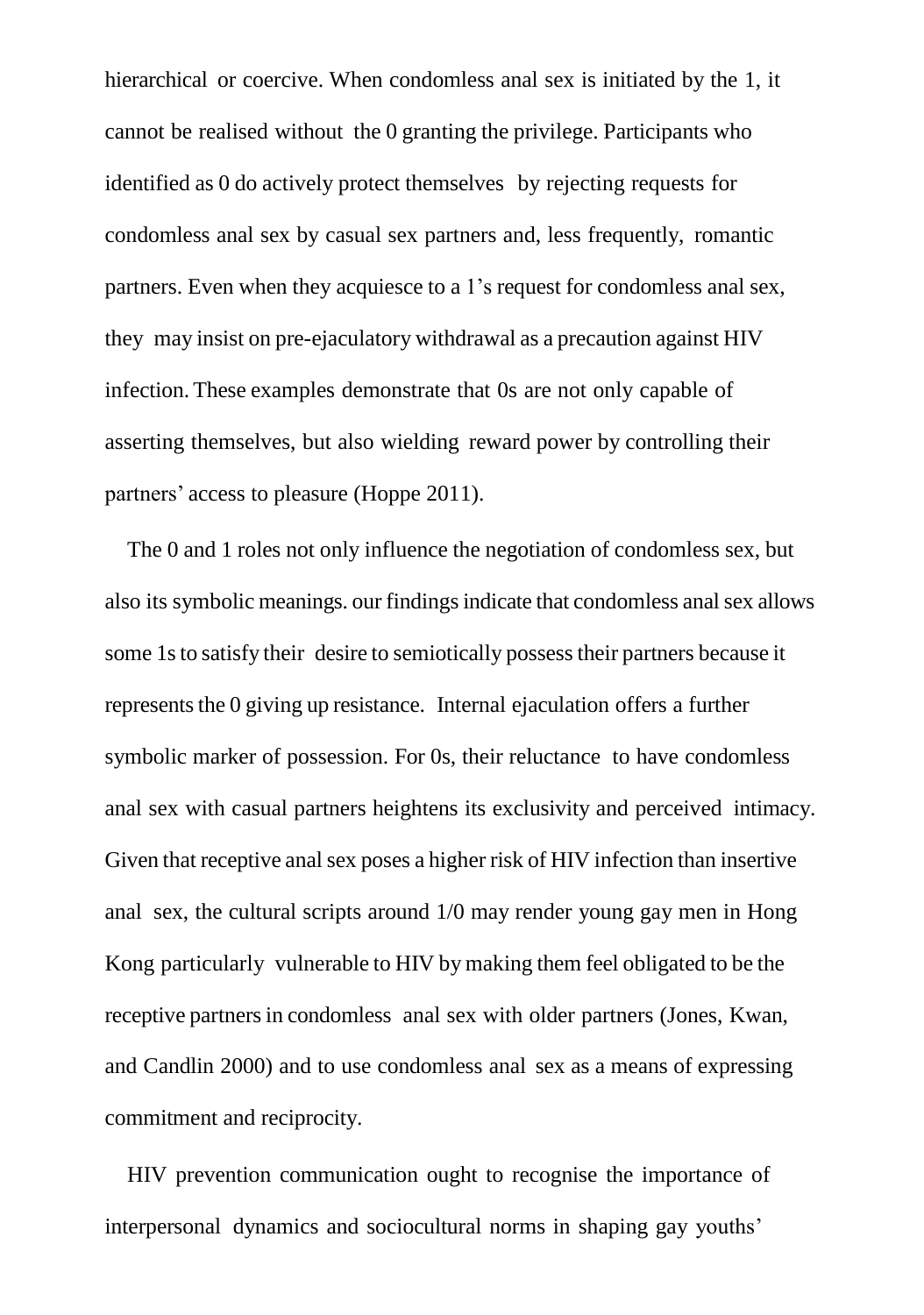sexual attitudes and safer-sex practices. As this study reveals, prevention messagesthat emphasise condoms as protection may interfere with the notion of trust between romantic partners and have the unintended, opposite effect of bolstering the symbolic value and desirability of condomless anal sex. Participants expressed resistance to value-laden prevention messages and the perceived self-serving agenda of those message promoters. Interventions that adopt a more empowering pedagogy, which emphasises critical interpretation of practices and active invention ofskillsets, may prove more enabling in shoring up young gay men's sense of capacity when negotiating safer sex (Paiva 2000; Yeo 2009). Greater attention ought also to be devoted to the promises and pitfalls of 'negotiated safety', whereby condoms are abandoned with regular partners after HIV testing and agreement on the sexual arrangements outside their relationship (Grace et al. 2014; Kippax 2002). Many participants allude to adopting this alter- native risk-reduction strategy, albeit inconsistently. For instance, HIV testing sometimes follows rather than precedes the foregoing of condoms. Participants also appear to lack open and honest communication with their regular partners regarding sexual exclusivity or other arrangements outside the relationship.

This study has several limitations, owing to the impracticality of recruiting a representative sample, findings in this paper may not reflect the full diversity of young gay men's experiences in Hong Kong, especially those from minority ethnic groups or those who are less socially connected to the gay community. We have also deliberately focused our discussion on major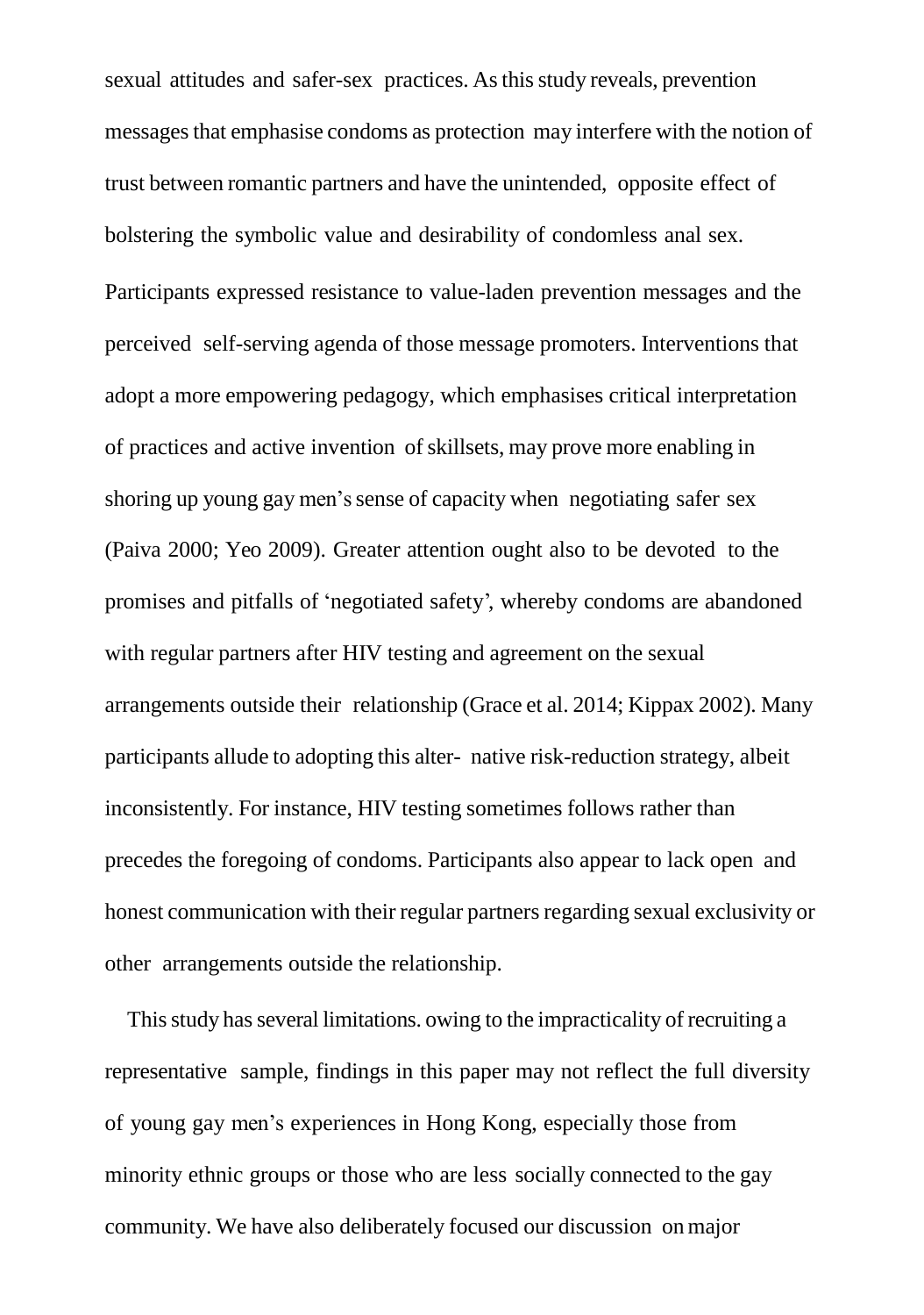interpersonal and cultural factors, giving lesser attention to other contextual factors such as condom availability, drug or alcohol use (not prevalent among our participants) and more intricate details of partner risk assessment. Besides heteronormativity, we have also not examined how other social structures influence sexual negotiation. Further research is warranted to understand how class and changing socio-political contexts may influence young gay men's sexual practices. Many young gay men in Hong Kong become enculturated into the gay subculture through online platforms. How platforms such as mobile apps and social media influence sexual cultures among young gay men is beyond the scope of this paper – but will be investigated and reported on elsewhere.

Far from a knowledge deficit or sense of invincibility, young gay men in this study exhibit considerable awareness and concern about HIV infection. The challenge for HIV intervention lies in the inconsistency of condom use, especially with romantic partners. For many men, condomless anal sex is a semiotically charged activity whose meanings are drawn from the appropriation of HIV prevention discourse within subcultural norms. Asthis paper hasshown, heteronormative and romantic scripts contour young men's safer-sex practices in a way that defies the logic of a volitional individual rationally implementing the prevention message of condom use on every occasion. Interventions that speak to such sociocultural norms are needed to encourage and support safer sexual practices among young men such as those who shared their expectations, hopes and experiences here.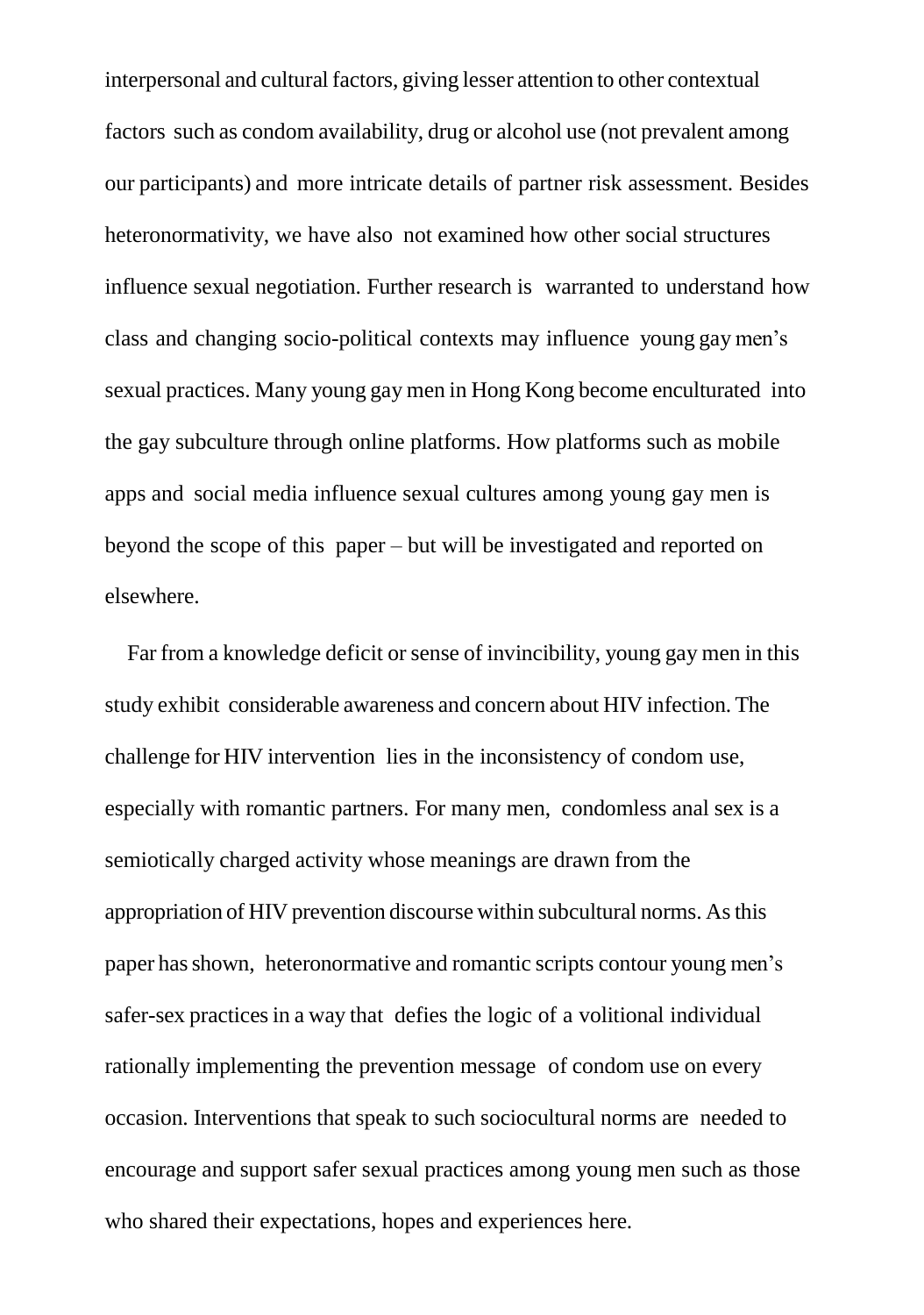### **References**

Bauermeister, J. A., A. Ventuneac, E. Pingel, and J. T. Parsons. 2012. "Spectrums of Love: Examining the Relationship between Romantic Motivations and Sexual Risk among Young Gay and Bisexual Men." AIDS and Behavior 16 (6): 1549–59.

Bloor, M. 1995. "A User's Guide to Contrasting Theories of HIV-Related Risk Behaviour." In Medicine, Health and Risk, edited by J. Gabe. Oxford, England: Blackwell.

Cai, Y., and J. T. F. Lau. 2014. "Multi-Dimensional Factors Associated with Unprotected Anal Intercourse with Regular Partners among Chinese Men Who Have Sex with Men in Hong Kong: A Respondent-Driven Sampling Survey." BMC Infectious Diseases 14: 205.

- Chakrapani, V., P. Boyce, P. A. Newman, and A. R. Kavi. 2013. "Contextual Influences on Condom Use among Men Who Have Sex with Men in India: Subjectivities, Practices and Risks." Culture, Health & Sexuality 15 (8): 938–51.
- Chou, W.-s. 1995. Tongzhi lun [Theories of Tongzhi]. Hong Kong: Hong Kong Queer Studies Forum.
- Department of Health. 2014. "HARiS HIV and AIDS Response Indicator Survey 2013 for Men Who Have Sex with Men." Special Preventive

Programme, Centre for Health Protection, Department of Health. http://www.info.gov.hk/aids/english/surveillance/sur\_report/oth\_rep201 4\_msm\_e.pdf.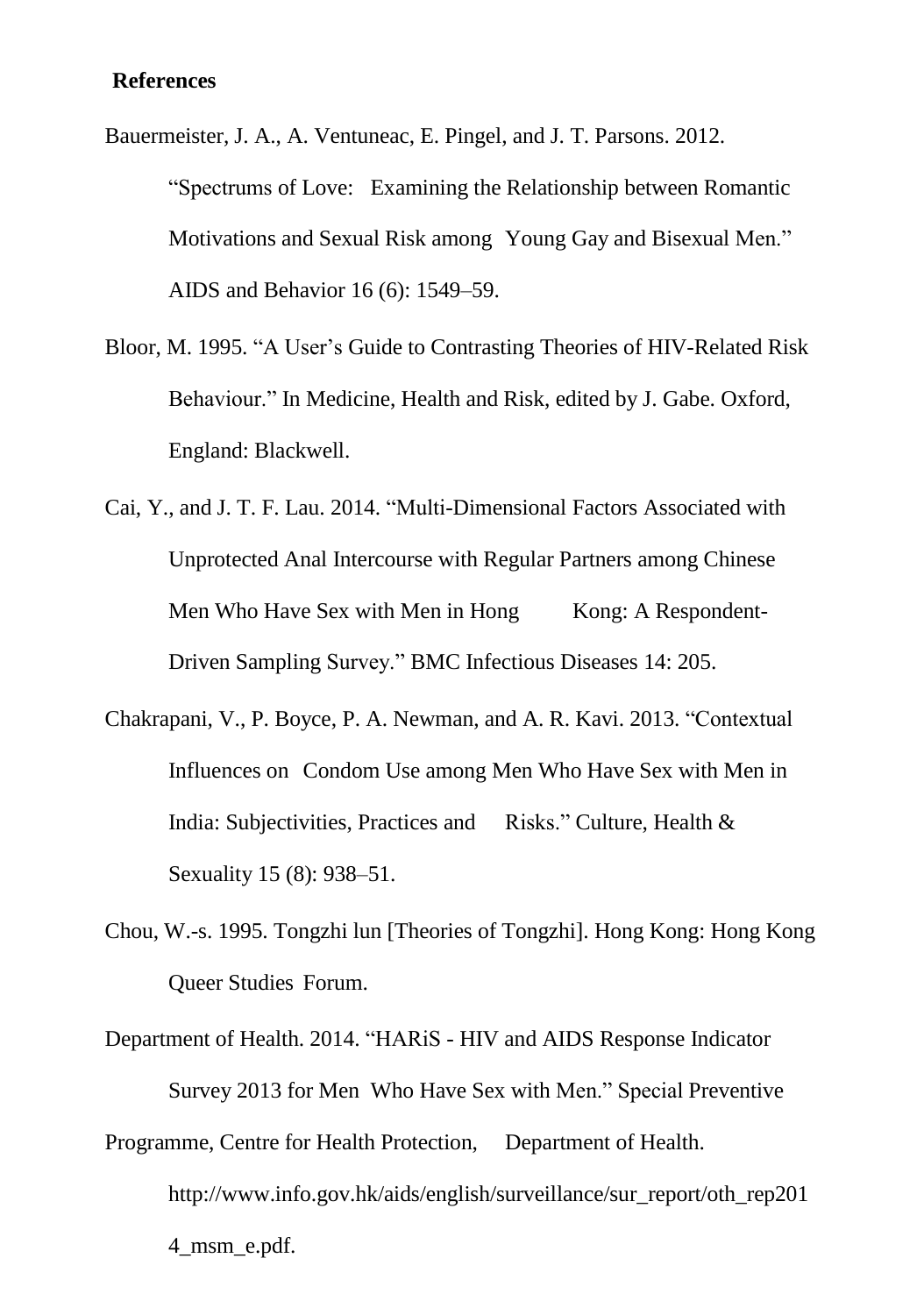- Douglas, M., and A. Wildavsky. 1982. Risk and Culture: An Essay on the Selection of Technological and Environmental Dangers. Berkeley, CA: University of California Press.
- Eisenberg, A., J. A. Bauermeister, E. Pingel, M. M. Johns, and M. L. Santana. 2011. "Achieving Safety: Safer Sex, Communication, and Desire among Young Gay Men."Journal of Adolescent Research 26 (5): 645– 69.
- Flowers, P., J. Smith, P. Sheeran, and N. Beail. 2002. "Health and Romance: Understanding Unprotected Sex in Relationships between Gay Men." In The Health Psychology Reader, edited by D. F. Marks, 218–34. Sage.
- Goldenberg, T., C. Finneran, K. L. Andes, and R. Stephenson. 2014. "'Sometimes People Let Love Conquer Them': How Love, Intimacy, and Trust in Relationships between Men Who Have Sex with Men Influence Perceptions of Sexual Risk and Sexual Decision-Making." Culture, Health & Sexuality 17 (5):  $1-16$ .
- Grace, D., S. A. Chown, J. Jollimore, R. Parry, M. Kwag, M. Steinberg, T. Trussler, M. Rekart, and M. Gilbert. 2014. "HIV-Negative Gay Men's Accounts of Using Context-Dependent Sero-Adaptive Strategies." Culture, Health & Sexuality 16 (3): 316–30.
- Greene, G. J., R. Andrews, L. Kuper, and B. Mustanski. 2014. "Intimacy, Monogamy, and Condom Problems Drive Unprotected Sex among Young Men in Serious Relationships with Other Men: A Mixed Methods Dyadic Study." Archives of Sexual Behavior 43 (1): 73–87.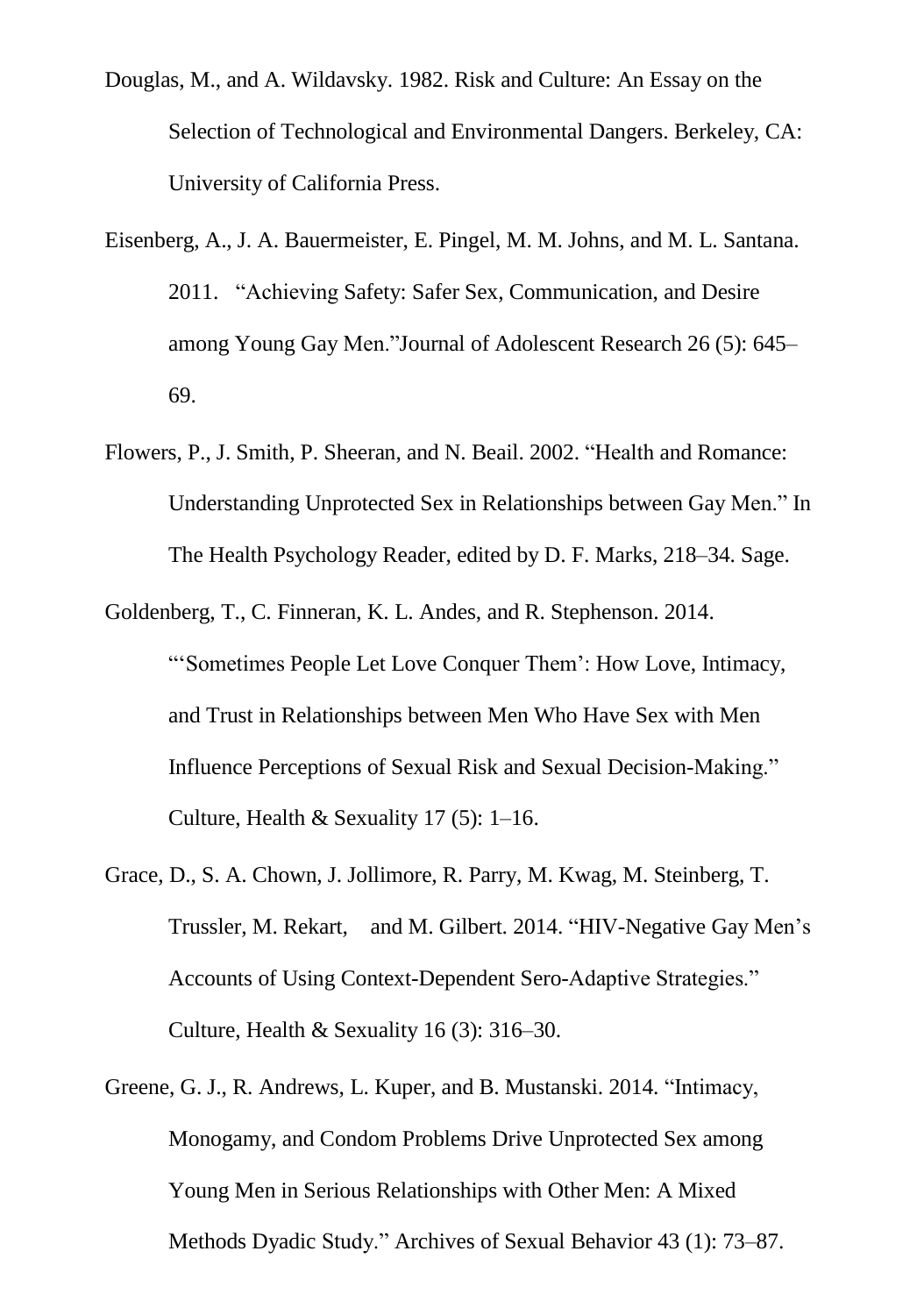- Hoppe, T. 2011. "Circuits of Power, Circuits of Pleasure: Sexual Scripting in Gay Men's Bottom Narratives." Sexualities 14 (2): 193–217.
- Jones, R. H., Y. K. Kwan, and C. N. Candlin. 2000. "A Preliminary Investigation of HIV Vulnerability and Risk Behavior among Men Who Have Sex with Men in Hong Kong."

http://personal.cityu.edu.hk/~enrodney/Research/MSM/MSMindex.html.

- Kippax, S. 2002. "Negotiated Safety Agreements among Gay Men." In Beyond Condoms: Alternative Approaches to HIV Prevention, edited by A. O'Leary, 1–15. New York: Kluwer Academic Publishers.
- Kong, T. S. K. 2011. Chinese Male Homosexualities: Memba, Tongzhi and Golden Boy. London: Routledge.
- Kong, T. S. K., K. J. Laidler, and H. Pang. 2012. "Relationship Type, Condom Use and HIV/AIDS Risks Among Men Who Have Sex with Men in Six Chinese Cities." AIDS Care 24 (4): 517–28.
- Kwok, D. K. 2010. Experiences of Chinese Gay & Bisexual Youth in "Project Touch" — Empowerment-Based HIV/AIDS Prevention Project. Hong Kong: City University of Hong Kong.
- Kwok, D. K., S. Winter, and M. Yuen. 2012. "Heterosexism in School: The Counselling Experience of Chinese Tongzhi Students in Hong Kong." British Journal of Guidance & Counselling 40 (5): 561–75.
- Lau, J. T. F., J. H. Kim, M. Lau, and H.-Y. Tsui. 2004. "HIV Related Behaviours and Attitudes among Chinese Men Who Have Sex with Men in Hong Kong: A Population Based Study." Sexually Transmitted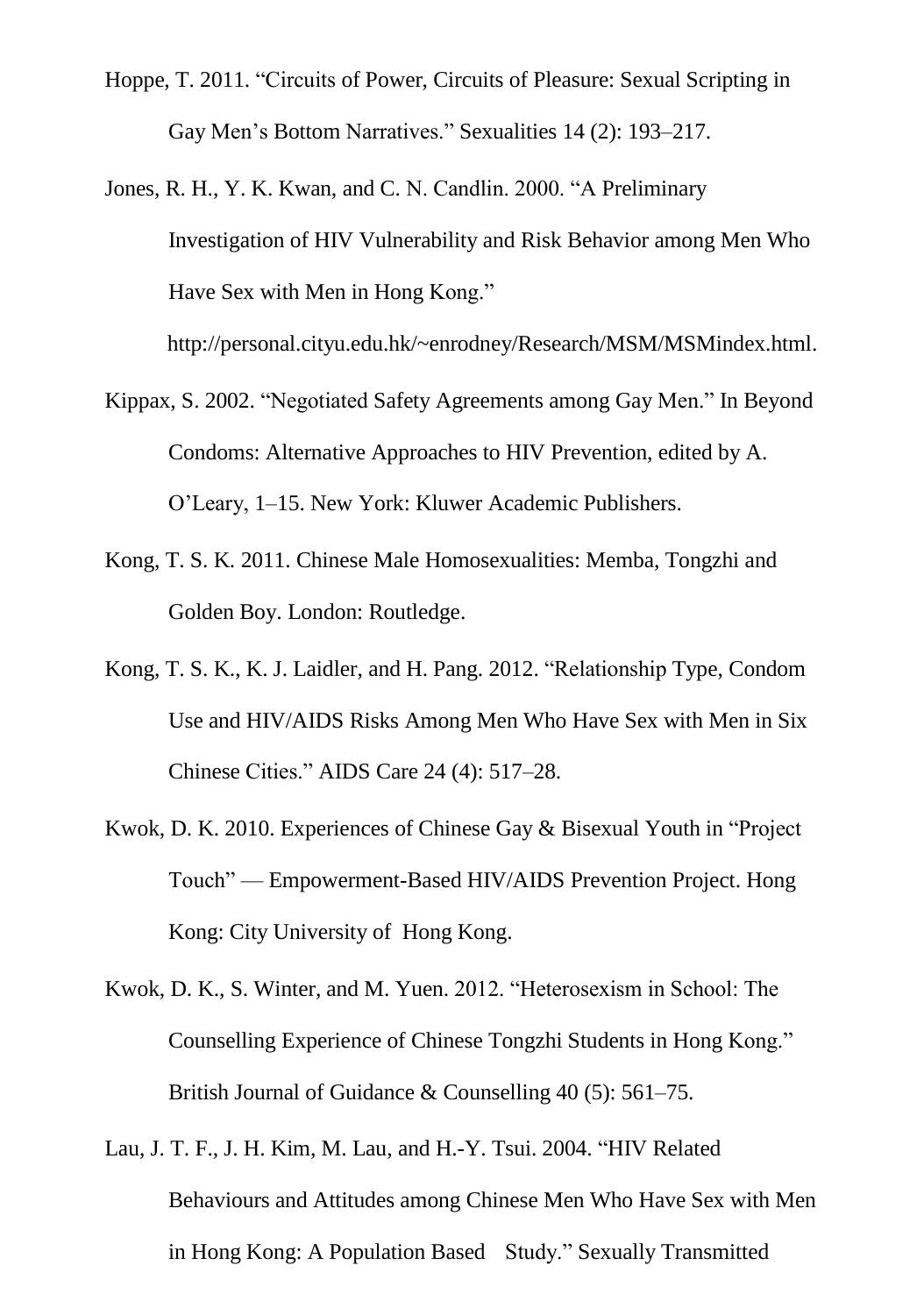Infections 80 (6): 459–65.

- Molitor, F., M. Facer, and J. D. Ruiz. 1999. "Safer Sex Communication and Unsafe Sexual Behavior among Young Men Who Have Sex with Men in California." Archives of Sexual Behavior 28 (4): 335–43.
- Newcomb, M. E., D. T. Ryan, R. Garofalo, and B. Mustanski. 2014. "The Effects of Sexual Partnership and Relationship Characteristics on Three Sexual Risk Variables in Young Men Who Have Sex with Men." Archives of Sexual Behavior 43 (1): 61–72.
- Paiva, V. 2000. "Gendered Scripts and the Sexual Scene: Promoting Sexual Subjects among Brazilian Teenagers." In Framing the Sexual Subject: The Politics of Gender, Sexuality, and Power, edited by R. Parker, R. Barbosa, and P. Aggleton. Berkeley: University of California Press.
- Rhodes, T. 1997. "Risk Theory in Epidemic Times: Sex, Drugs and the Social Organisation of 'Risk Behaviour.'" Sociology of Health and Illness 19 (2): 208–27.
- Stall, R., D. Barrett, L. Bye, J. Catania, C. Frutchey, J. Henne, G. Lemp, and J. Paul. 1992. "A Comparison of Younger and Older Gay Men's HIV Risk-Taking Behaviors: The Communication Technologies 1989 Cross-Sectional Survey." Journal of Acquired Immune Deficiency Syndromes 5 (7): 682–87.
- Strauss, A., and J. M. Corbin. 1990. Basics of Qualitative Research: Grounded Theory Procedures and Techniques. Thousand Oaks, CA: Sage.

Wong, A. D. 2005. "The Reappropriation of Tongzhi." Language in Society 34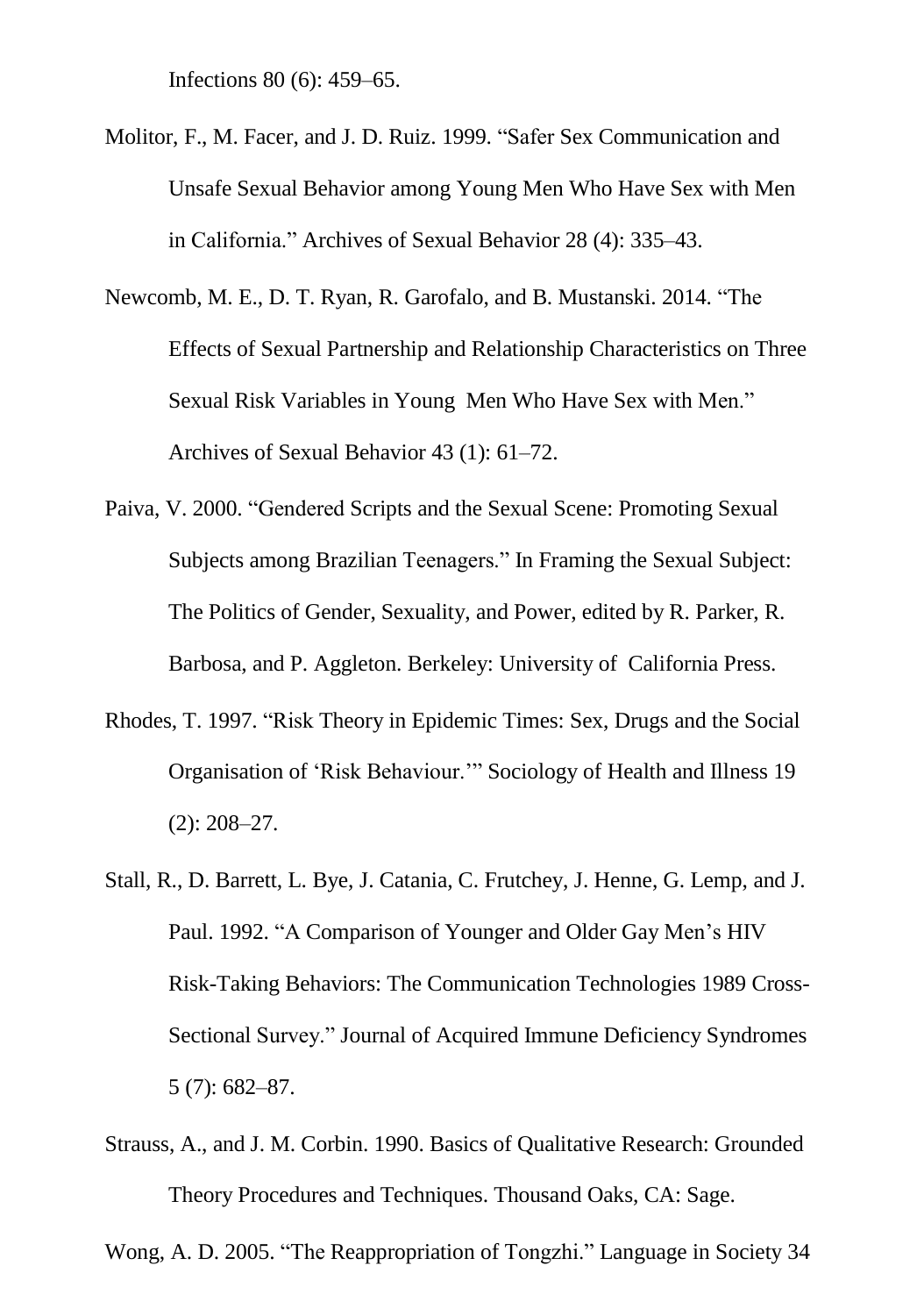(05): 763–93.

- Wong, C.-y., and C. S.-k. Tang. 2004a. "Coming Out Experiences and Psychological Distress of Chinese Homosexual Men in Hong Kong." Archives of Sexual Behavior 33 (2): 149–57.
- Wong, C.-y., and C. S.-k. Tang. 2004b. "Sexual Practices and Psychosocial Correlates of Current Condom Use among Chinese Gay Men in Hong Kong." Archives of Sexual Behavior 33 (2): 159–67.
- Wong, T.-H. 2012. "Understanding the Lives of Sexual Minority Male Youth in Hong Kong." Unpublished Master's Thesis, University of Hong Kong.
- Yeo, T. E. D. 2009. "Cyber HIV/AIDS Intervention in Singapore: Collective Promises and Pitfalls." International Journal of Communication 3: 1025–51.